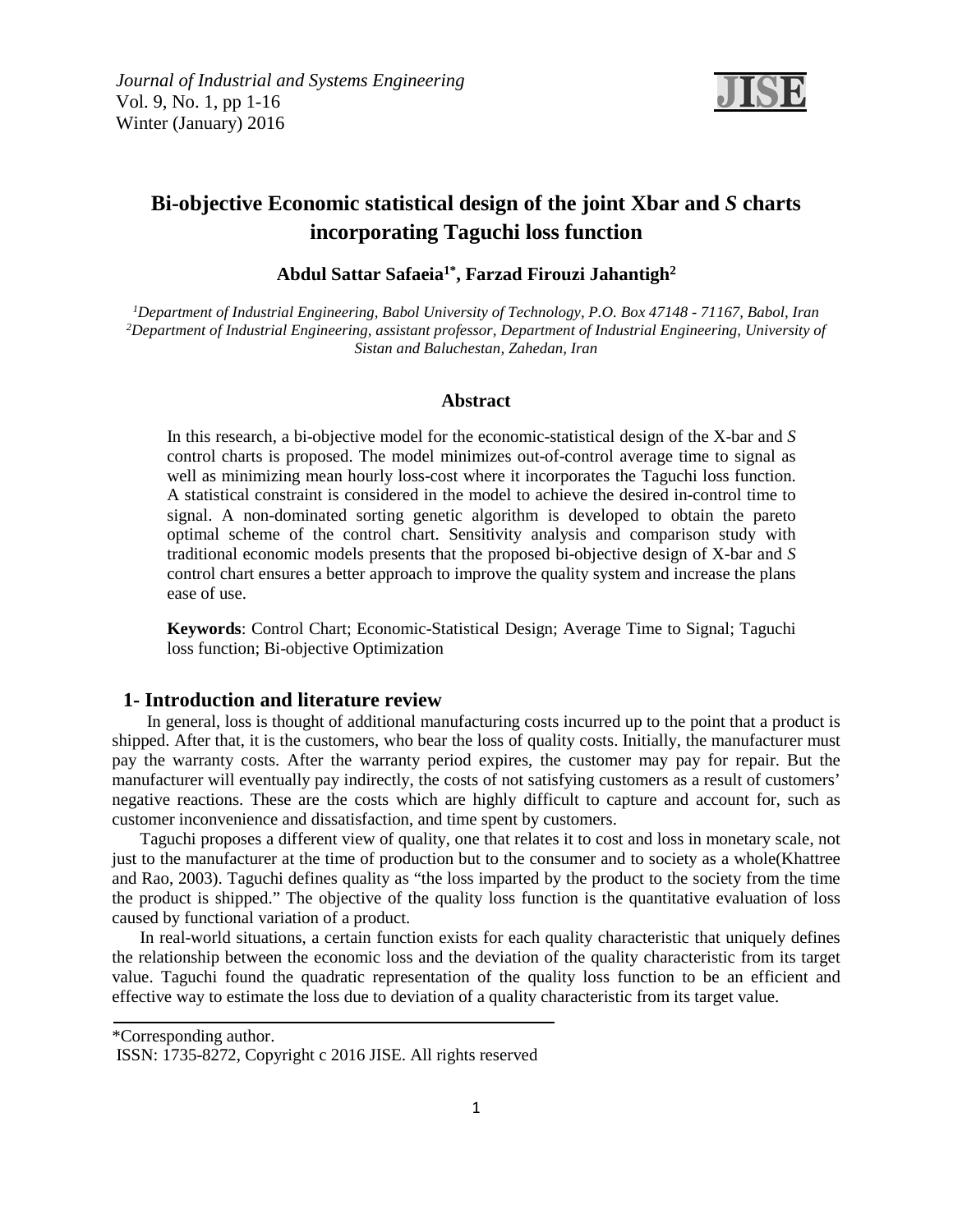Use of a quadratic approximation for the quality loss function is consistent with this philosophy [\(Taguchi et al., 1989\)](#page-15-0). More studies on the loss functions are presented by Shaibu and Cho [\(2006\)](#page-15-1).

In the economic design of control charts, where the objective is to minimize implementation cost of the control chart, the loss function has been explored in the previous studies (see, e.g., [\(Taguchi et al.,](#page-15-0)  [1989,](#page-15-0) [Moskowitz et al., 1994,](#page-14-1) [Chou et al., 2000,](#page-14-2) [Ben-Daya and Duffuaa, 2003,](#page-14-3) [Serel and Moskowitz,](#page-15-2)  [2008\)](#page-15-2); [\(Niaki et al., 2010b,](#page-15-3) [Pandey et al., 2011\)](#page-15-4)). Additionally, Costs due to nonconformities when the process is in-control and out-of-control is usually treated constants in the economic designs of charts. Nonetheless, incorporating the concept of the quality loss function into economic design models takes the advantages of both Taguchi concepts and statistical process control, which penalizes any deviation from the target, whether the system is in-control or out-of-control.

Moreover, when considering the cost associated with the implementation of the chart on one hand, and improved detection power of the chart on the other hand, the quality performance will play an important role as well. Thus, several researchers studied the economic-statistical design of control charts (see, e.g.[\(McWilliams et al., 2001,](#page-14-4) [Bakir and Altunkaynak, 2004,](#page-13-0) [Chen and Yeh, 2009\)](#page-14-5)).

In many cases, the quality performance is related to the immeasurable portion of the system quality costs; i.e. the earlier detection of assignable cause initiates better reflections from the customer's view. Therefore, this paper aims to find schemes which increase the control chart speed in detecting process changes. A bi-objective economic-statistical design of the  $\bar{X}$  – S control chart considering a quadratic loss function is proposed that enable the practitioner to simultaneously monitor the variability in the process mean and variance. The optimal scheme of the joint control charts are obtained such that the mean hourly loss-cost is minimized as well as minimization of out-of-control average time to signal (denoted by*ATS*1) along with maintaining reasonable in-control average time to signal (*ATS*0).

The paper is organized as follows. In the next Section the bi-objective design of control chart is introduced. In Section 3, the bi-objective model for the economic-statistical design of  $\overline{X}$  – S chart is developed. Section 4 describes the proposed solution algorithm to find the optimal solution of the model. In Section 5, an illustrative numerical example is given for demonstrating the applicability of the proposed methodology. Furthermore, some sensitivity analysis and a comparative study are performed to evaluate the performance of the procedure and to determine the effects of process shift parameters on the performance of the proposed model. Conclusions are given in the last Section.

#### **2- Bi objective design of control charts**

Some of cost parameters in economic models for instance, hourly cost due to nonconformities in products produced while the process is out-of-control and the cost of investigating a false alarm are difficult to accurately estimate in practice [\(Pignatiello and Tsai, 1988,](#page-15-5) [Reynolds and Cho, 2006,](#page-15-6) [Chen and](#page-14-6)  [Liao, 2004\)](#page-14-6). These costs are difficult to estimate because they involve an immeasurable diminishment in customer good will and operator's confidence on the control chart. In addition, some processes simply cannot be sampled at unusual time intervals [\(Yeong et al., 2011\)](#page-15-7).

To overcome this barrier, multi criteria optimization is studied in economic design of control chart. [\(Celano and Fichera, 1999\)](#page-14-7) developed a  $\bar{x}$  chart considering the optimization of the costs and the statistical proprieties simultaneously, whereas in the multi-objective configuration, the fitness is the expected loss per hours multiplied by a coefficient function of the weighed sum of Type-I error probability and power of the chart. Such an approach is employed by [Bakir and Altunkaynak \(2004\)](#page-13-0) to develop  $\overline{X}$  - R chart. [Chen and Liao \(2004\)](#page-14-6) formulated an optimal design of  $\overline{X}$  control chart into a multiple criteria decision-making problem. Their solution procedure is based on data envelopment analysis. [Asadzadeh and Khoshalhan](#page-13-1) ( 2008)developed a procedure to derive a multi objective decision making model with multiple assignable causes.

However, none of the above mentioned procedures guarantee improvement in the variation detection speed of the chart and increase the process monitoring costs. Further, a chart designer desires to find a solution with minimum cost and a reasonable detection power of the chart in the economic-statistical design of control charts. Detection power of the chart could be declared by several metrics. Type-I error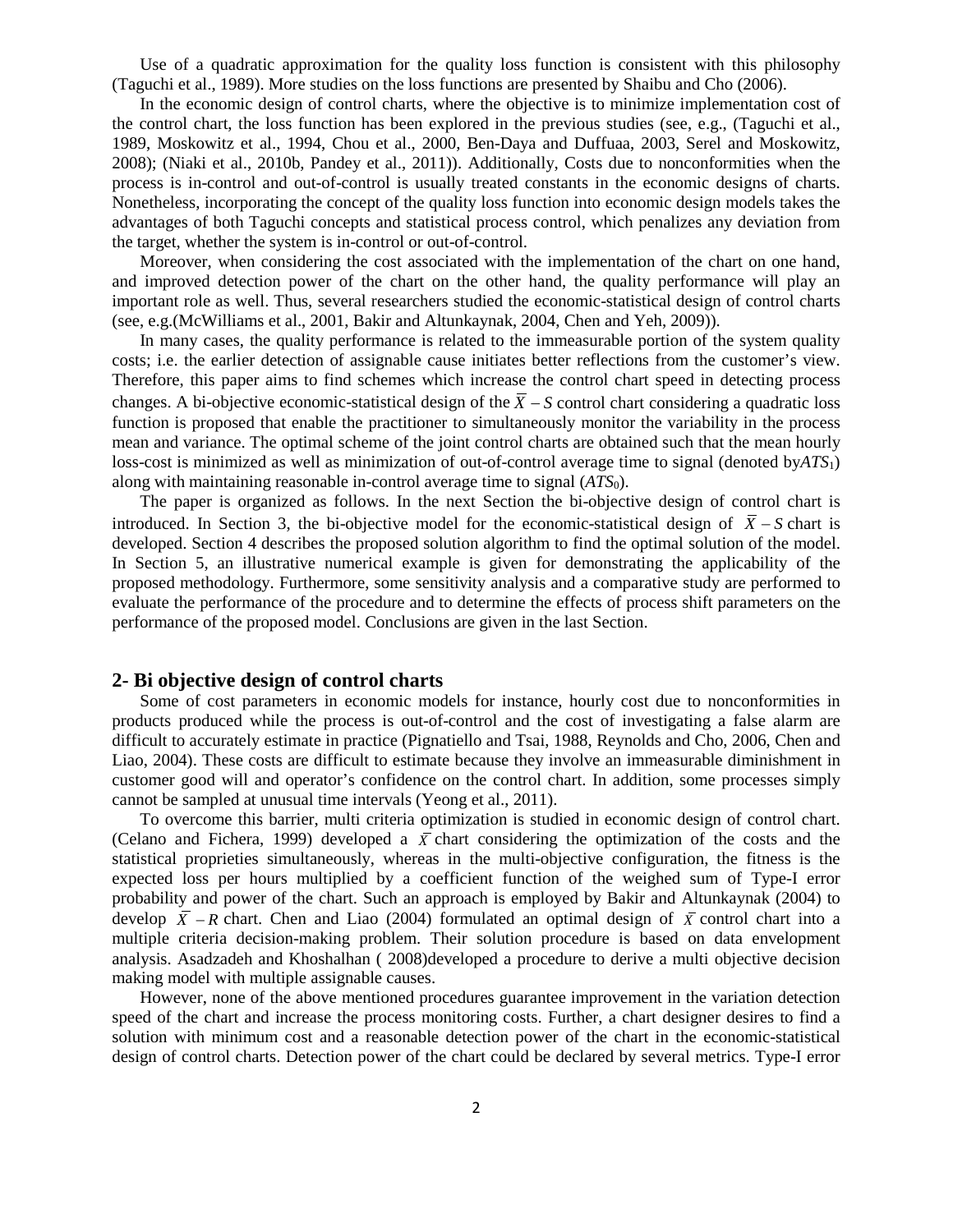probability, power of the chart, in-control and out-of-control average run length (*ARL*),*ATS*<sup>0</sup> and *ATS*<sup>1</sup> are the most usual metrics for describing the statistical properties of a control chart.

Since the sampling interval is altering within the pareto solution of bi objective design of control chart, it would be more appropriate to use average time to signal, instead of *ARL*, to evaluate the performance of the chart. In particular, the Pareto solutions reported by Chen and Liao (2004) and Asadzadeh and Khoshalhan ( [2008\)](#page-13-1) for  $\overline{X}$  control chart scheme are shown in Table (1). Note from this table that the solution with sample size of  $n=26$ , sampling interval of  $h=0.6$  hours and  $\overline{X}$  control limit coefficient of  $L_{\overline{X}}$  =2.9, outcome of 92.1238 with *ATS*<sub>1</sub>= 0.61 hours and Type-II error probability of  $\beta$  = 0.014, when another solution from the pareto set results a higher cost of 93.6692 with *n*=30, *h*=0.6 hours and  $L_{\overline{Y}}$  =3.8, whereas *ATS<sub>1</sub>*= 0.63 hours and  $\beta$  = 0.047 did not been improved. More recent studies with multi objective approach to control chart design has been published [\(Faraz et al., 2014,](#page-14-8) [Faraz and Saniga,](#page-14-9)  [2013,](#page-14-9) [Morabi et al., 2015,](#page-14-10) [Amiri et al., 2013,](#page-13-2) Safaei et [al., 2012b,](#page-15-8) [Safaei et al., 2012a,](#page-15-9) [Amiri et al., 2014\)](#page-13-3).

|                           | $(n, h, L_{\overline{Y}})$ | $\alpha_{\bar{Y}}$ | ARL <sub>0</sub> | $1-\beta_{\overline{v}}$ | $ATS_1$ | Cost    |
|---------------------------|----------------------------|--------------------|------------------|--------------------------|---------|---------|
| Chen and Liao 's solution | (26, 0.6, 2.9)             | 0.00373            | 267.9797         | 0.9860                   | 0.61    | 92.1238 |
|                           | (30,0.6,3.8)               | 0.00014            | 6911.037         | 0.9532                   | 0.63    | 93.6692 |
| Asadzadeh and             | (25, 0.4, 2.9)             | 0.00373            | 267.9797         | 0.9821                   | 0.41    | 92.9364 |
| Khoshalhan's solution     | (30,0.4,3.8)               | 0.00014            | 6911.037         | 0.9532                   | 0.42    | 95.0319 |

**Table 1.** solutions reported by Chen &Lioa and Asadzadeh &Khoshalhan's procedure

The *ATS* is defined as the average length of time and takes the  $\overline{X}$  − S chart to produce a signal. When the process is in-control, the larger the value of *ATS*<sup>0</sup> results the lower false alarm rate, whereas when the process is out-of-control, the smaller the value of *ATS*<sup>0</sup> result quicker detection of the assignable cause. Minimization of the *ATS*1 results an earlier detection of out-of-control conditions. Moreover, minimization of the *ATS*<sup>1</sup> is cooperated as quality performance indices in the model to take another consideration to the aspect of immeasurable costs. Indeed, to force the optimization model to outcome solutions that are acceptable from the economic viewpoint and the time needed to detect the out-ofcontrol condition simultaneously, the optimal values of the control chart parameters are determined such that mean hourly loss-cost of the company and average time to signal in out-of-control state is minimized concurrently.

To leave behind the above-mentioned difficulties, a model that considers both measurable and immeasurable costs in a framework of bi objective economic-statistical design of joint  $\overline{X}$  − S control chart is proposed in this article. The average total loss, which is explained in the next section, will cover lost portions in the traditional economic models. The model provides a set of alternative solutions for quality manager to arrive at the requirement of long run quality of product along with minimal cost.

# **3- Bi objective joint** *X* **-** *S* **chart**

 In this article, a measurable cost model is built upon the [Lorenzen and Vance](#page-14-11) (1986)cost function. In addition, quality loss function approach is employed to estimate the immeasurable quality costs. A bi objective framework is utilized to determine the optimal scheme of economic statistical designed  $\overline{X}$  − S chart. Four  $\overline{X}$  − S chart variables are assumed to be  $\overline{X}$  control limit  $L_{\overline{Y}}$ , S control limit  $L_S$ , sample size *n* and sampling interval *h.*

Consider a process in which the quality characteristic follow a normal distribution with mean  $\mu_0$  and standard deviation  $\sigma_0$  when the process is operating in-control; an  $\overline{X}$  − S chart is applied to monitor the process parameter mean and variance. The out-of-control process mean and the variance could be  $\mu_1 = \mu_0 + \delta \sigma_0$  and be  $\sigma_1^2 = \rho^2 \sigma_0^2$  ( $\rho \ge 1$ ), respectively.  $\delta = (\mu_1 - \mu_0)/\sigma_0$  and  $\rho = \sigma_1/\sigma_0$  are considered as shift scenarios in the process mean and standard deviation. When an assignable cause that can change the mean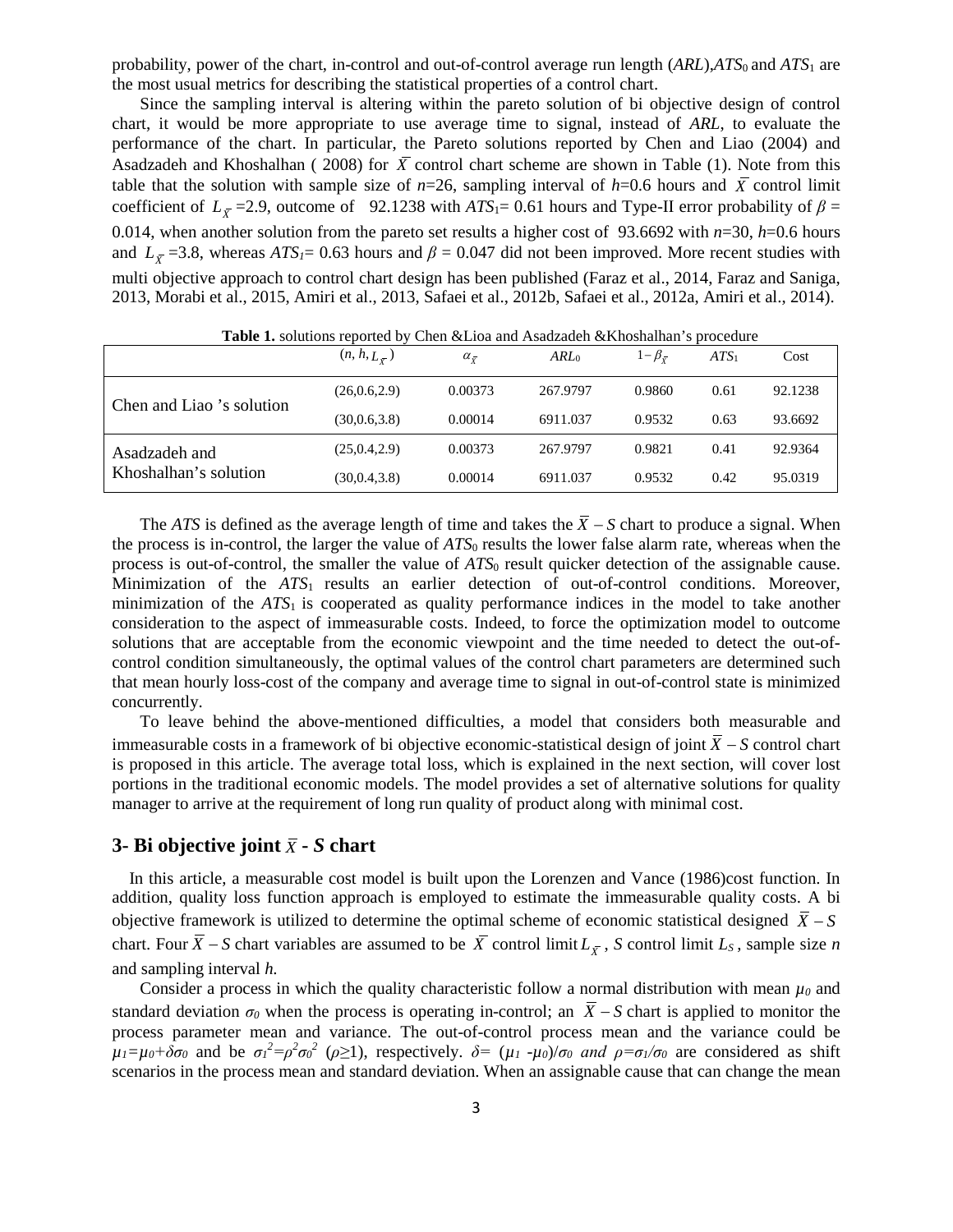and variability of the process at the expected level is present, the joint probability of a Type I error can be computed as [\(McWilliams et al., 2001\)](#page-14-4):

$$
\alpha_{\bar{X}s} = \alpha_{\bar{X}} + \alpha_{s} - \alpha_{\bar{X}} \cdot \alpha_{s} \tag{1}
$$

 $\overline{X}$  and *S* are statistically independent when sampling from a normal distribution. The joint power is computed as [\(McWilliams et al., 2001\)](#page-14-4):

$$
P_{\overline{X}S} = P_{\overline{X}} + P_S - P_{\overline{X}} \cdot P_S \tag{2}
$$

The false alarm rate ( $\alpha$ ) and the power of the  $\overline{X}$  control chart ( $P_X$ ) are as follows (McWilliams et al., [2001\)](#page-14-4):

$$
\alpha_{\overline{X}} = 2\Phi(-L_{\overline{X}})
$$
 (3)

$$
P_{\bar{X}} = 1 - \Phi((L_{\bar{X}} - \delta n^{0.5}) / \rho) + \Phi((-L_{\bar{X}} - \delta n^{0.5}) / \rho)
$$
\n(4)

Where Φ(.) is the cumulative probability distribution function (*cdf*) for a standard normal variable. The false alarm rate ( $\alpha$ ) and the detection power of the *S* control chart ( $P<sub>S</sub>$ ) are given by (McWilliams et al., [2001\)](#page-14-4):

$$
\alpha_{\rm S} = 1 - G((n-1)L_{\rm S}^2) \tag{5}
$$

$$
P_{\rm S} = 1 - G((n-1)L_{\rm S}^2/(\sigma_1^2/\sigma_0^2))
$$
\n(6)

Where  $G_{n-1}(\cdot)$  is the *cdf* of the chi-squared probability distribution with  $(n-1)$  degrees of freedom.

The statistical measures considered in the model are as follows: The in-control average run length  $ARL_0 = 1/\alpha_{\bar{X}S}$ , the out-of-control average run length  $ARL_1 = 1/P_{\bar{X}S}$ , the in-control average time to signal  $ATS_0 = h(ARL_0)$ , where *h* is the interval between successive samples, and the out-of-control average time to signal  $ATS_1 = h(ARL_1)$ .

The expected quality cost per hours  $E(A)$ , is computed as the fraction of the expected cost per cycle  $E(C)$ , to the expected cycle time  $E(T)$ . Expected quality cycle time for a process is defined as the average time from in-control state until the assignable cause is identified and the process back to the incontrol state. The in-control time for the process is assumed to be exponentially distributed with mean  $1/\lambda$ . Equation (7) gives the expected cost per unit time (hours)[\(Lorenzen and Vance, 1986\)](#page-14-11),  $E(A)$ , associated with a control chart:

$$
E(A) = E(C) \div E(T) = \{C_0 / \lambda + C_1 [ATS_1 - \tau + nE + \gamma_1 T_1 + \gamma_2 T_2] + [(a_1 + a_2 n) / h] \times [1 / \lambda + ATS_1 - \tau + nE + \gamma_1 T_1 + \gamma_2 T_2] + sa'_3 / ARL_0 + a_3 \}
$$
  
 
$$
\div \{1 / \lambda + ATS_1 - \tau + nE + T_1 + T_2 + (1 - \gamma_1)[sT_0 / ARL_0] \}
$$
 (7)

Where  $C_0$  is the cost per hours due to nonconformities in products produced while the process is incontrol;  $C_1$  is the cost per hours due to nonconformities in products produced while the process is out-ofcontrol; *E* is the spent time to sample and chart one item;  $T_0$  is the expected search time when the signal is a false alarm;  $T_1$  is the expected time to discover the assignable cause;  $T_2$  is the expected time to repair the process;  $γ_1$  is 0 or 1 if production continues or ceases during searches respectively;  $γ_2$  is 0 or 1 if production continues or ceases during repair respectively;  $s = e^{-\lambda h}/(1 - e^{-\lambda h})$  is the expected number of samples taken while in control;  $a_1$  is the fixed cost per sample;  $a_2$  is the cost per unit sampled;  $a_3$  is the cost to locate and repair the assignable cause and  $a'_3$  is the cost per false alarm; and  $\tau$  is the expected time between the occurrence of the assignable cause and the time of the last sample taken before the assignable cause which occurs between the *j*th and  $(j + 1)$  th samples[\(Lorenzen and Vance, 1986\)](#page-14-11), given in (8)

$$
\tau = \frac{\int_{jh}^{(j+1)h} \lambda(t - jh)e^{-\lambda t}dt}{\int_{jh}^{(j+1)h} \lambda e^{-\lambda t}dt} = \frac{1 - (1 + \lambda h)e^{-\lambda h}}{\lambda(1 - e^{-\lambda h})}
$$
(8)

Furthermore, in order to incorporate the intangible external costs based on the loss function, let *T* be the target value for the quality characteristic monitored and *K* the Taguchi loss coefficient. Also, let the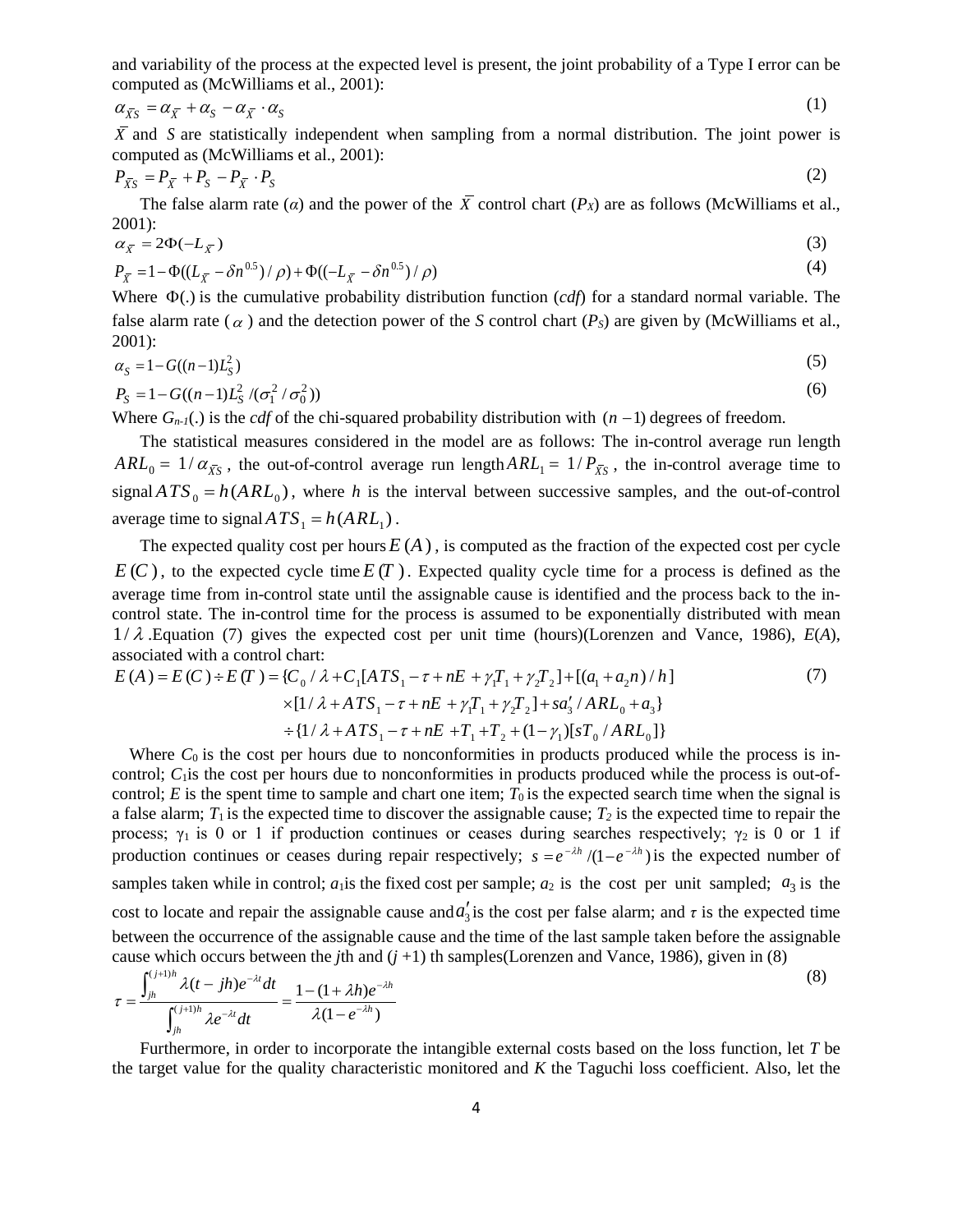probability density function (*pdf*) of the quality characteristic *X* to be  $f(x)$ . Then, the quality loss is zero only when the quality characteristic *X* equals the target *T*. The loss increases as the deviation from the target increases. If the loss function,  $L(X)$ , is symmetric around the target, the loss coefficient  $K$  should be estimated such that the loss can be obtained as [\(Safaei et al., 2012a\)](#page-15-9):

$$
L(X) = K(x - T)^2
$$
 (9)

Here, the expected external costs of each product are shown by  $J_0$  and  $J_1$ . To design control charts based on a symmetric quadratic loss function, the expected cost per unit under quadratic loss function when the process operating in-control  $(J_0)$  is calculated as [\(Safaei et al., 2012a\)](#page-15-9): +∞  $(10)$ 

$$
J_0 = \int_{-\infty}^{\infty} K(x - T)^2 f(x) dx = \int_{-\infty}^{\infty} K(x - \mu_0 + \mu_0 - T)^2 f(x) dx = K[\sigma_0^2 (\mu_0 - T)^2]
$$
 (10)

Where  $f(x)$  is pdf of a normal variable with mean  $\mu_0$  and the standard deviation  $\sigma_0$ .

+∞

The expected cost per unit under quadratic loss function when the process is out-of-control  $(J_1)$  is as [\(Safaei et al., 2012a\)](#page-15-9):  $(11)$ 

$$
J_1 = \int_{-\infty}^{+\infty} K (x - \mu_1 + \mu_1 - T)^2 f (x) dx
$$
  
\n
$$
= \int_{-\infty}^{+\infty} K (x - \mu_1)^2 f (x) dx + \int_{-\infty}^{+\infty} K (\mu_0 + \delta \sigma_0 - T)^2 f (x) dx
$$
  
\n
$$
= K \left[ \sigma_1^2 + (\mu_0 + \delta \sigma_0 - T)^2 \right]
$$
  
\n
$$
= K \left[ \rho^2 \sigma_0^2 + (\mu_0 - T)^2 + \delta^2 \sigma_0^2 - 2 \delta \sigma_0 (\mu_0 - T) \right]
$$
\n(11)

Note that the variability in process explicitly enters the cost function by means of the term  $C_1$  when a loss function is used for computing the quality costs. If p units are produced per hours,  $C_0$  and  $C_1$  in cost function, equation (7), can be computed as,  $C_0 = J_0$  and  $C_1 = J_1$ p. Optimal values of the chart are determined such that the new loss-cost function, say the Average Total Loss of the company (*ATL*), is minimized.

One should be careful when employing economic control charts. Economic designs can yield solutions that are unwise in practice ([\(Woodall, 1986\)](#page-15-10) and [\(Saniga, 1989\)](#page-15-11)). Recalling Table (1), assume that during monitoring the process using  $\overline{X}$  chart; the time to take sample and interpret the results is a constant proportional to the sample size (*n*) and an average time of 1 minute (0.0167 hours) needs to test and analyze a sample item  $(E = 0.0167$  hours), one notes that these plans are awkward solutions. For instance solution vector with  $n = 30$ ,  $h = 0.4$  hours and  $L = 3.8$  needs 0.5 hours ( $n * E = 30 * 0.0167$ hours) for taking the samples and interpreting the results; while this is not consistent with the plan that recommends sampling every 0.4 hours. Such are the cases in several previous researches (see e.g. [\(Chen](#page-14-6)  [and Liao, 2004\)](#page-14-6) and [\(Asadzadeh and Khoshalhan, 2008\)](#page-13-1), [\(Serel, 2009\)](#page-15-12) and [\(Faraz et al., 2011\)](#page-14-12)).

Here the problem is solved by introducing a new constraint. On the other hand, this flexibility is one of the advantages of economic statistical design. A new constraint,  $nE \leq h$ , ensures that optimal plans are meaningful and applicable in practice. This constraint decline schemes that the time of taking and charting samples goes beyond the sampling interval (*h*).

Additionally, the model should reduce too many false alarms that pure economic model can cause (Woodall, 1986). [Saniga \(1989\)](#page-15-11) placed statistical constraints on an economic model to combine the benefits of both pure statistical and economic designs. However, one can see plans with too large *ARL*<sup>0</sup> within existing literature; this may not be practical in some situations. For instance, solution reported by [Chen and Liao](#page-14-6) (2004) an[d Asadzadeh and Khoshalhan \(2008\)](#page-13-1), presented in Table (1), suggest that  $ARL<sub>0</sub>$  = 6911.037 which severely increases the monitoring costs.

To prevent this type of increasing in the process monitoring costs, the constrained optimization will be utilized which forces the model to generate solutions closer to the preferred *ATS*0. The constraint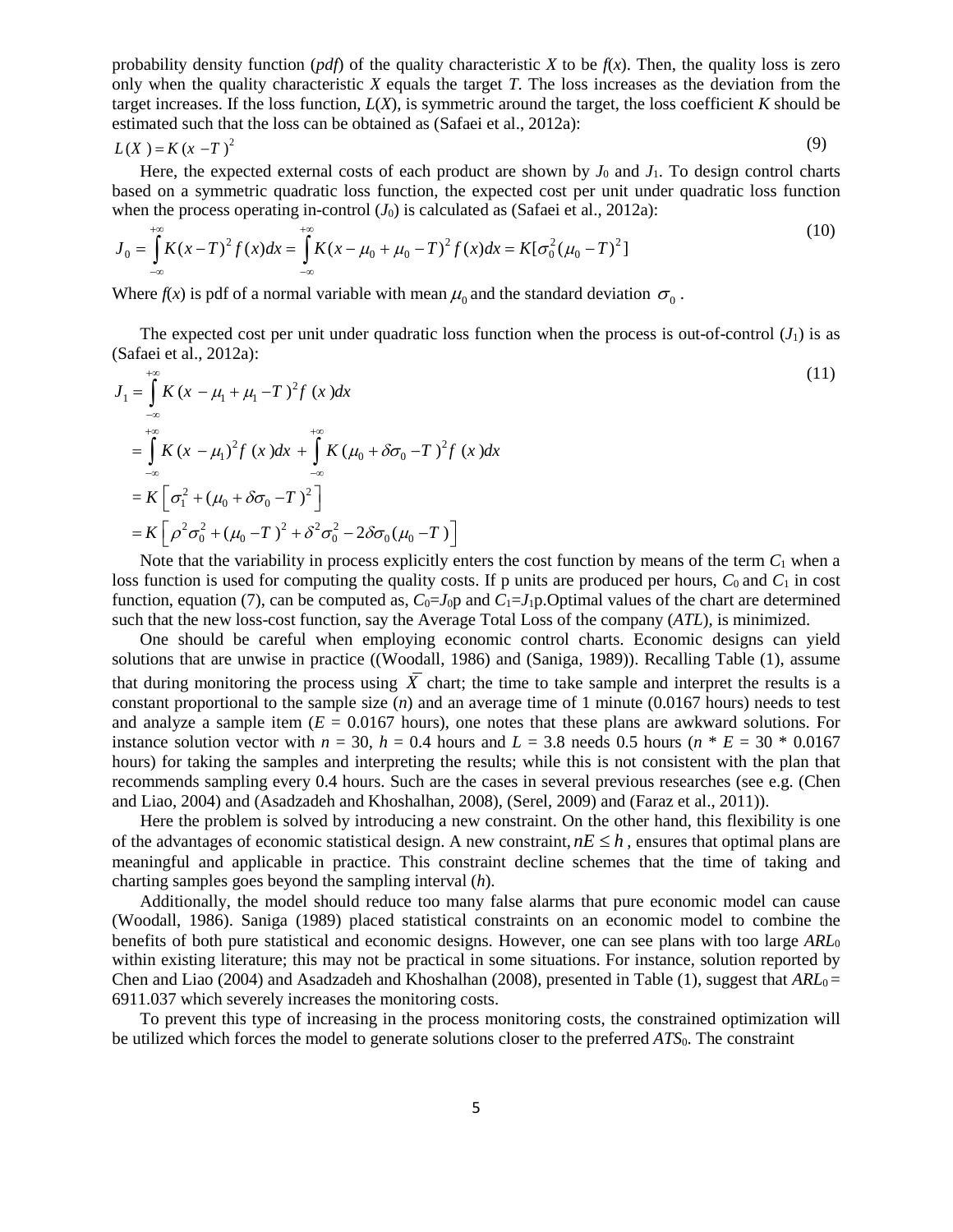*ATS*0 ≥ *ATS*<sup>L</sup> maintains a reasonable false alarm rate as well to minimize *ATL* and *ATS*1. Further, some industrial applications and preferences require constraints on the model decision variables  $(n, h, L<sub>\bar{v}</sub>$  and *L*<sub>S</sub> $)$ .

The optimal values of the control parameters are determined such that the average total loss of the company and out-of-control *ATS* are minimized. Then, the bi objective economic-statistical model for joint  $\overline{X}$  − S chart becomes as follows.

Min ATL(
$$
L_{\overline{X}}
$$
,  $L_S$ , *n*, *h*)  
\nMin ATS<sub>1</sub>  
\nSubject to  
\n $ATS_0 \geq ATS_L$   
\n $nE \leq h$   
\n $h, L_{\overline{X}}$  and  $L_S > 0$   
\n*n* is a positive integer

 A solution algorithm is proposed to solve the bi objective optimization model given in (12) in the next Section.

### **4- The solution algorithm**

 In order to solve multi objective problems, two ideologically opposed sets of techniques can be chosen [\(Ehrgott and Gandibleux, 2003](#page-14-13) and [Augusto et al., 2006\)](#page-13-4). The first set contains single objective optimization techniques that consist of building a function aggregating all of the objectives of the problem in a single function, which is supposed to represent designer's preferences information. Such techniques provide a unique solution that is strongly linked with the aggregation function. Consequently, singleobjective techniques can be considered "a priori" methodologies. The second set contains multi objective optimization techniques that provide a set of alternative solutions. They are based on an "a posteriori" articulation of preference information in order to make a choice within a set of optimum solutions.

Elitist non-dominated sorting genetic algorithm (NSGA-II), the multi objective evolutionary algorithms (MOEA) developed by [\(Deb, 2001\)](#page-14-14), is one of the multi-objective optimization techniques that effectively provides a set of alternative solutions, the pareto optimal solutions. Optimization through pareto dominance compares each objective only with itself, removing the need for standardization of objectives, as well as the arbitrary nature that it adds to the optimization process [\(Carlyle et al., 2003\)](#page-14-15). Since two of the model variables,  $L_{\bar{Y}}$  and  $L_S$ , are indirectly used in the model and is solely used for the calculation of *ARL*s and *ATS*s, a genetic algorithm can be applied to solve the economic-statistical model [\(Niaki et al., 2010a\)](#page-15-13). In this paper, pareto optimization is utilized and an elitist non-dominated sorting genetic algorithm (NSGA-II) is developed to optimally determine the solution vector.

Here the decision variables of the model are  $L_{\overline{Y}}$ ,  $L_S$ , *n and h*. Consequently, a chromosome is composed of four genes and each gene represents a decision variable. In the solution algorithm, population size of 150 is first randomly initialized, which then allows the parameters *ATL*, *ATS*<sup>1</sup> to be computed and the feasibility of constraint to be checked for each scheme. Populations that satisfy practical and statistical constraints evaluated based on *ATL* and *ATS*1; otherwise, that scheme penalized to be eliminated within the elite population for next generation.

It is also very important to maintain the diversity of population for convergence to an optimal Pareto front. This is performed by controlling the elite members of the population as the algorithm progresses. The pareto fraction, limits the number of individuals on the pareto front. Moreover, crowding distance finds the relative closeness of a solution to other solutions on same rank; many individuals can have same rank where rank (1) is the best. After ranking and computing the crowding distance, new population of best individuals will be selected. Imported chromosomes from the previous steps will be inputs of the crossover operation; mutation step in each loop creates the mutated children using adaptive mutation.

Then objectives and constraints for this intermediate population will be evaluated. Here the pareto fraction of 50% and the low value of crossover fraction (say 10%) and mutation rate of 60% are applied;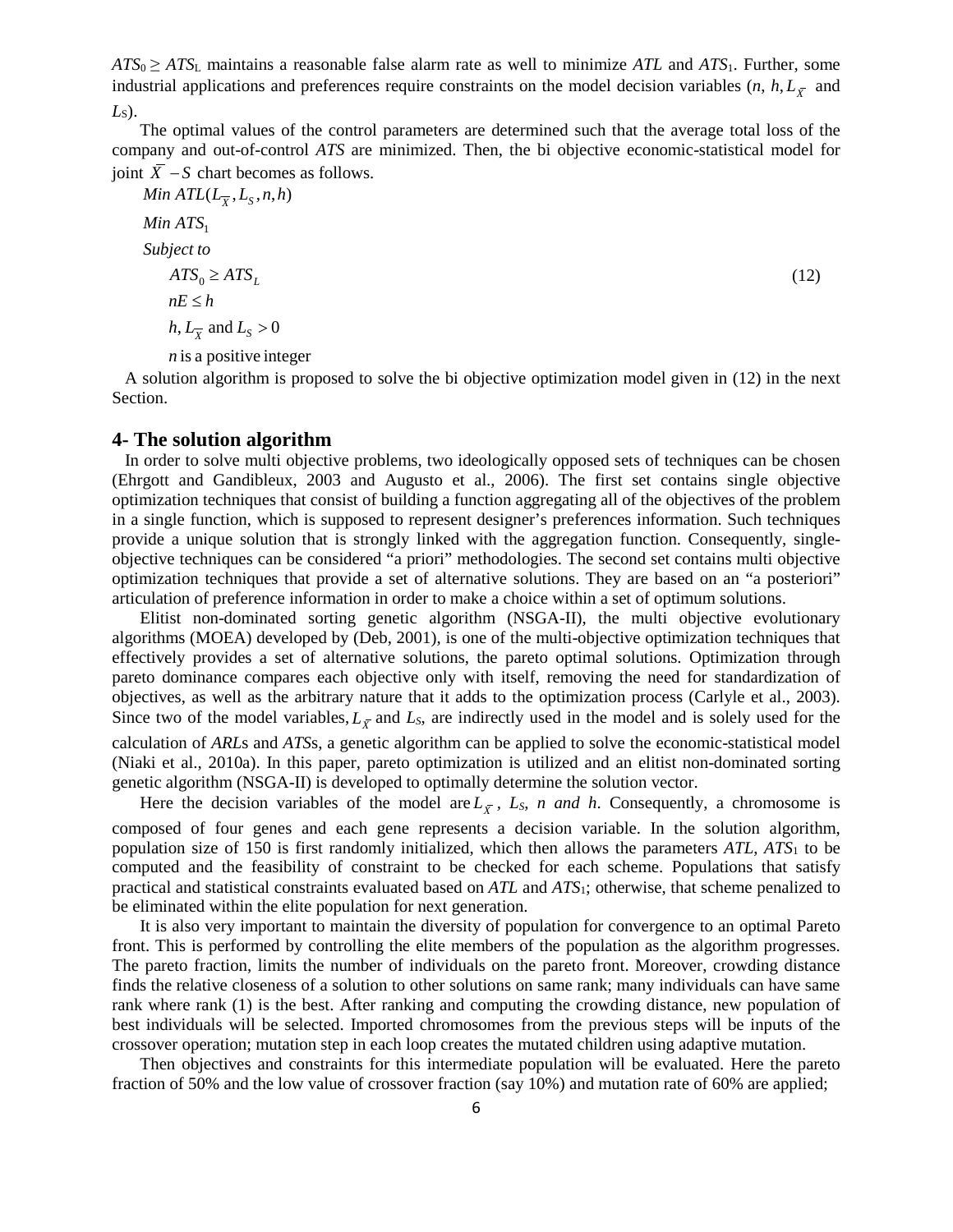these values were reached by trial and error using numerical examples to obtain better quality solutions.

Finally, steps repeat until the termination criterion is reached; this criterion is the number of generations in this article. At the end of these steps, chromosomes, four chart variables ( $L_{\overline{y}}$ ,  $L_{S}$ ,  $n$ ,  $h$ ), with pareto optimality are reported as the alternative scheme for bi objective economic-statistical design of  $\overline{X}$  – S control chart. In the next section, the proposed scheme procedure is shown through an illustrative example.

### **5- Illustrative example**

 In this section numerical data that was originally given by [Serel and Moskowitz \(2008\)](#page-15-2), with some modifications, is used to illustrate both the application of the developed bi objective economic statistical  $\overline{X}$  – S control chart and the proposed algorithm. In this example, the cost and process parameters to solve the optimization model are:  $a_1 = 5$ ,  $a_2 = 1$ ,  $a_3 = 250$ ,  $a'_3 = 500$ ,  $E = 0.5$  hours,  $T_0 = 2$  hours,  $T_1 = 20$  hours,  $T_2$ = 0 hours,  $\gamma_1$  = 1,  $\gamma_2$  = 0 and  $\lambda$ =0.01. On the average, the production rate of 200 units per hour is planned. Assuming a quadratic loss function with  $K=0.1$ ,  $\sigma_0^2=1$ ,  $\mu_0=T$ ; If p=200 units are produced per hour, cost per hour due to nonconformities produced while the process is in control  $(C_0)$  or out of control  $(C_1)$  are computed as  $C_0=200*J_0$  and  $C_1=200*J_1$  and change in reference to shift in process mean and variance. When the process mean and variance increases by  $\delta = 1.5$  and  $\rho = 1.5$ ,  $C_0$  and  $C_1$  are 20 and 90 respectively. In fact, cost penalty for producing in out of control states increases when the expected shifts are larger.

The solution vector is  $(L_{\bar{X}}, L_S, n, h)$  and the economic objective function that incorporates both internal and external costs along with statistical objective is the comparative factor to evaluate different solutions. Furthermore, the designer prefers to take at least two products in each sampling scheme and at most 20 products can be evaluated in each sampling scheme. Moreover, the time between samples cannot be more than 20 hours, and to prevent more false alarms, the charts coefficients are bounded. Then, the following limits on the decision-variables:  $2 \le n \le 20$ ,  $h \le 20$  and  $L_{\overline{X}}$  &*Ls*  $\le 4$  are defined. The minimum

allowable *ATS*<sup>0</sup> is 500. The optimal  $\overline{X}$  − *S* chart decision variables that minimize both the *ATL* and *ATS*<sup>1</sup> are given in Table (2). The pareto front for *ATL* and *ATS*1of the bi objective economic statistical design is shown in Figure (2).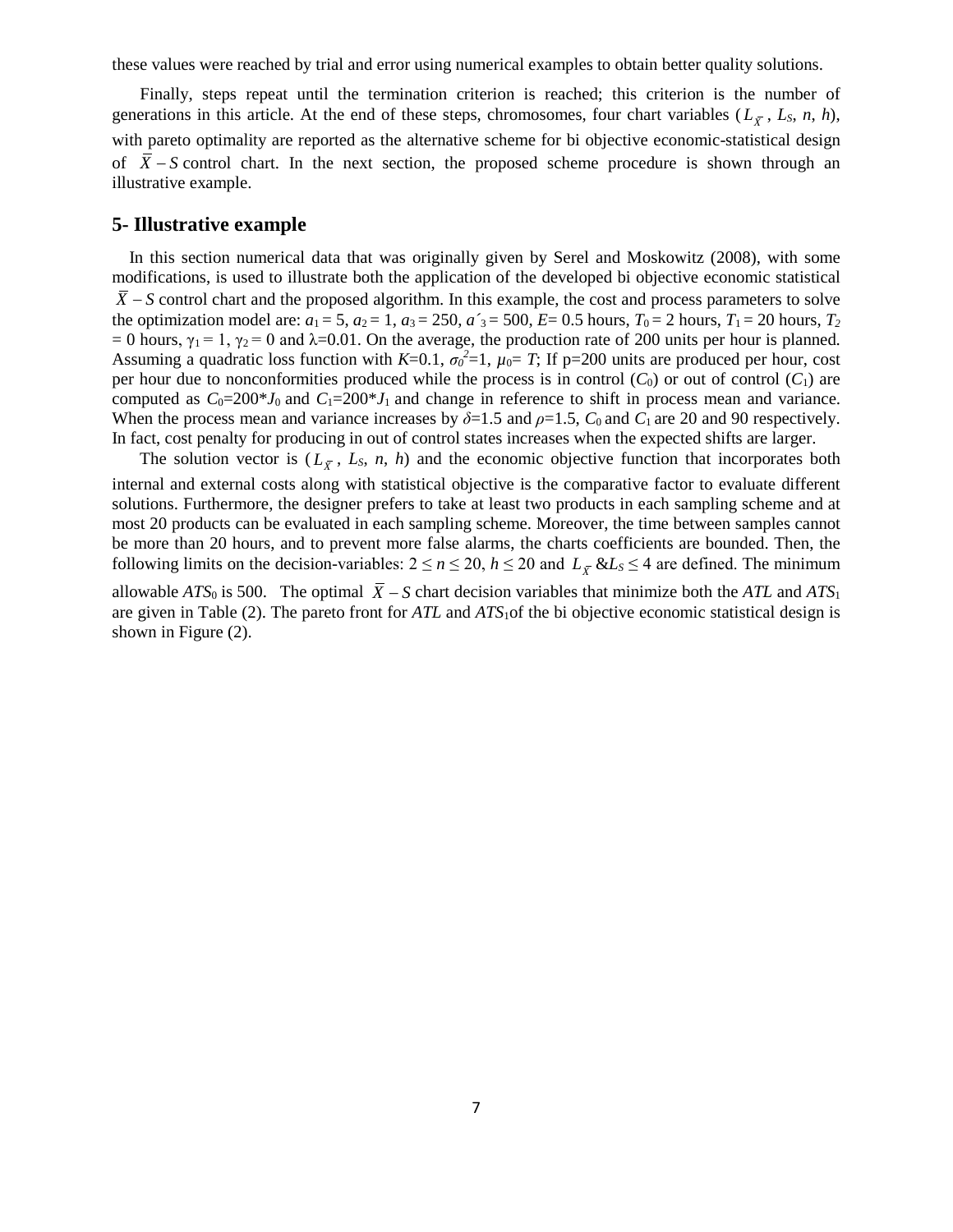**Table 2.** Optimal design of  $\overline{X}$  - *S* chart

| $L_{\bar{x}}$ | $L_S$ | $\boldsymbol{n}$ | $\boldsymbol{h}$ | ATL   | ATS <sub>I</sub> | ATS <sub>0</sub> |
|---------------|-------|------------------|------------------|-------|------------------|------------------|
| 2.92          | 2.24  | 5                | 5.12             | 39.51 | 8.02             | 1342.45          |
| 2.92          | 2.23  | 5                | 5.12             | 39.51 | 8.02             | 1358.62          |
| 2.92          | 2.24  | 5                | 5.00             | 39.51 | 7.83             | 1296.65          |
| 2.92          | 2.24  | 5                | 4.94             | 39.51 | 7.73             | 1280.43          |
| 2.92          | 2.26  | 5                | 4.83             | 39.52 | 7.59             | 1245.03          |
| 2.92          | 2.27  | 5                | 4.72             | 39.52 | 7.42             | 1205.60          |
| 2.90          | 2.35  | 5                | 4.63             | 39.54 | 7.27             | 1167.96          |
| 2.93          | 2.24  | 5                | 4.50             | 39.55 | 7.06             | 1164.78          |
| 2.91          | 2.28  | 5                | 4.48             | 39.55 | 7.03             | 1165.40          |
| 2.92          | 2.26  | 5                | 4.40             | 39.56 | 6.89             | 1112.08          |
| 2.93          | 2.29  | 5                | 4.26             | 39.58 | 6.74             | 1146.83          |
| 2.93          | 2.29  | 5                | 4.20             | 39.60 | 6.64             | 1130.02          |
| 2.92          | 2.27  | 5                | 4.15             | 39.61 | 6.53             | 1095.55          |
| 2.92          | 2.27  | 5                | 4.10             | 39.62 | 6.44             | 1082.25          |
| 2.94          | 2.26  | 5                | 4.06             | 39.63 | 6.42             | 1118.04          |
| 2.92          | 2.29  | 5                | 4.00             | 39.64 | 6.32             | 1046.44          |
| 2.93          | 2.27  | 5                | 3.95             | 39.66 | 6.23             | 1079.10          |
| 2.93          | 2.26  | 5                | 3.89             | 39.67 | 6.13             | 1049.51          |
| 2.95          | 2.24  | 5                | 3.80             | 39.70 | 6.02             | 1064.09          |
| 2.95          | 2.22  | 5                | 3.66             | 39.75 | 5.80             | 1033.97          |
| 2.98          | 2.24  | 5                | 3.56             | 39.79 | 5.72             | 955.02           |
| 2.94          | 2.29  | 5                | 3.51             | 39.82 | 5.57             | 973.19           |
| 2.92          | 2.28  | 5                | 3.50             | 39.83 | 5.52             | 915.11           |
| 2.92          | 2.38  | 5                | 3.41             | 39.87 | 5.42             | 934.85           |
| 2.93          | 2.23  | 5                | 3.30             | 39.94 | 5.20             | 832.94           |
| 2.90          | 2.45  | 5                | 3.19             | 40.02 | 5.04             | 827.25           |
| 2.92          | 2.31  | 5                | 3.11             | 40.06 | 4.92             | 832.66           |
| 2.95          | 2.23  | 5                | 3.00             | 40.14 | 4.74             | 789.08           |
| 2.93          | 2.23  | 5                | 2.90             | 40.25 | 4.54             | 719.28           |
| 2.93          | 2.23  | 5                | 2.80             | 40.33 | 4.41             | 706.77           |
| 2.95          | 2.34  | 5                | 2.68             | 40.43 | 4.28             | 804.67           |
| 2.93          | 2.32  | 5                | 2.68             | 40.45 | 4.24             | 754.98           |
| 2.95          | 2.26  | 5                | 2.64             | 40.49 | 4.19             | 765.27           |
| 2.91          | 2.26  | 5                | 2.64             | 40.52 | 4.14             | 696.50           |
| 2.96          | 2.19  | 5                | 2.53             | 40.64 | 4.00             | 694.72           |
| 2.91          | 2.26  | 5                | 2.51             | 40.68 | 3.94             | 663.50           |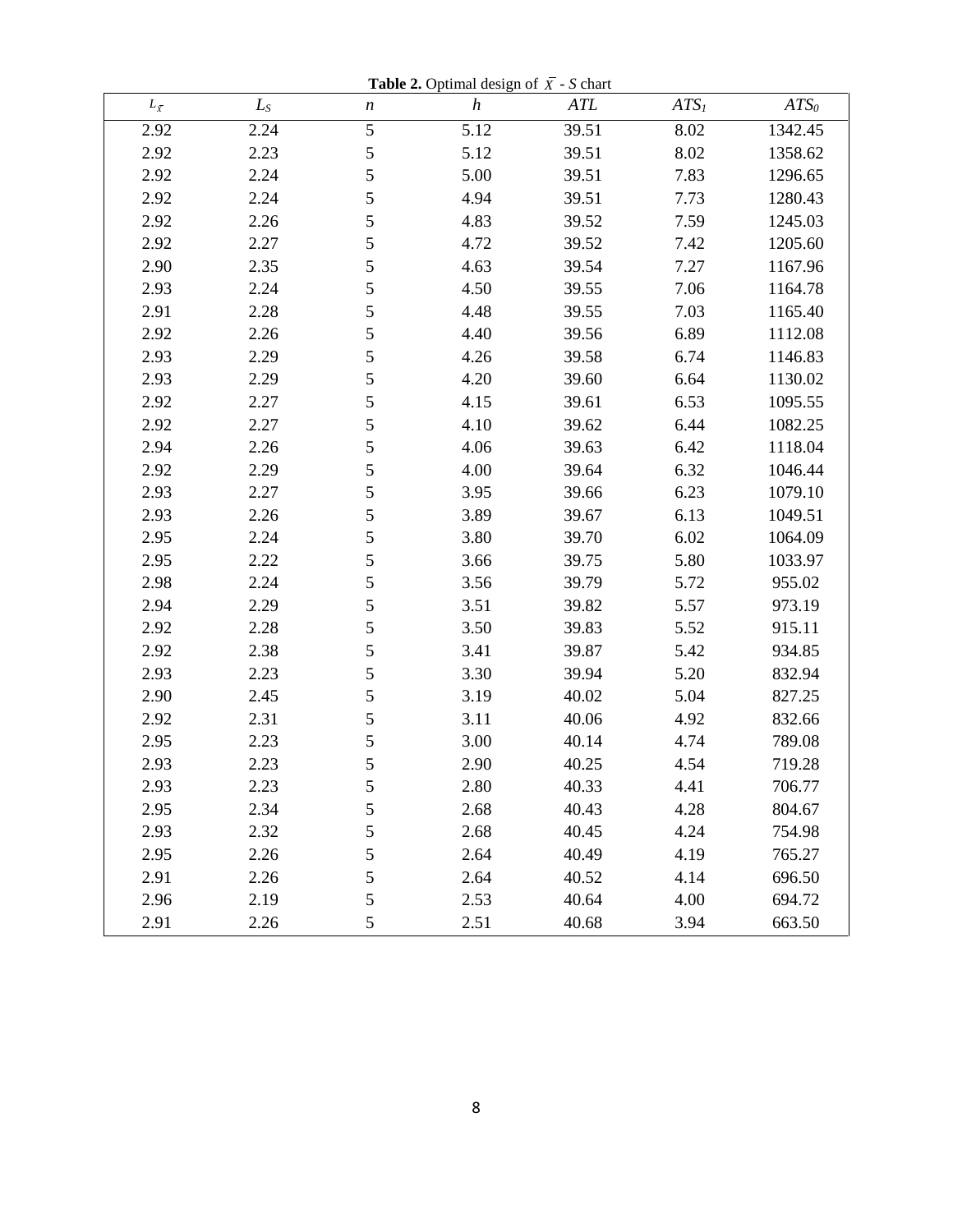

**Figure 2.** Pareto front for *ATL* and *ATS*<sup>1</sup>

According to the presented Pareto set for the  $\overline{X}$  − S chart in Table (2), the optimal scheme from the economic view point is where the  $\overline{X}$  and *S* control limits coefficient are  $L_{\overline{X}}$  =2.92 and  $L_S$  =2.24, and the sample with size  $n=5$  is obtained at time intervals of  $h=5.12$  hours, while the achieved value of minimum *ATL* is 39.51. For this solution, the statistical metrics are *ATS*<sup>1</sup> *=*8.02 hours, *ATS*<sup>0</sup> *=*1342.45 hours.

Due to the fact that the company concerns itself with long run quality of product more than looking for minimum cost; interestingly, one can see that at the same *ATL=* 39.51, the new scheme with the modification on the sampling interval, (2.92, 2.24, 5, 5.00), improves the speed of the  $\overline{X}$  − S chart in detecting a process changes in *ATS*1 from 8.02 to 7.83 hours, where other statistical metrics are not quite different. This solution will result earlier detection of the assignable cause where it receives a higher product quality. Moreover, a slight movement (0.01) from the minimum *ATL* to *ATL=* 39.52*,* the solution  $(2.92, 2.26, 5, 4.83)$  results more improvement in  $ATS_1 = 7.59$  hours.

On the other hand, calculating the pareto-optimal solution set may increase the plans ease of use. Chart designer may accept a solution with sampling frequency of  $h = 4.00$  hours or  $h = 5.00$  hours because of its administrative convenience. The scheme (2.92, 2.29, 5, 4.00) not only improves *ATS*1from 8.02 hours to 6.32 hours (approximately 21.25% improvement), but it also does not increase *ATL*  severely, here *ATL* is 39.64 (*ATL* increases 0.33%). It is important to note from the pareto set in Table (2) that the *X* and *S* control limit coefficients are varying along with the sampling interval whereas the sample size of *n*=5 did not changed.

Based upon alternative solutions presented in the pareto front, the company could prevent departure either way from the nominal value in production process with earlier detection of assignable cause and improve the quality of outgoing products that enhances customer's goodwill. If statistical performance of the chart is an issue as well as the cost factors, the pareto solutions for *ATL* and *ATS*1 worth taking into account. These results demonstrate that calculating the pareto optimal solution set is not only an effective way to perform optimum design, but it also is a practical way to obtain information to support quality control practitioners' decisions.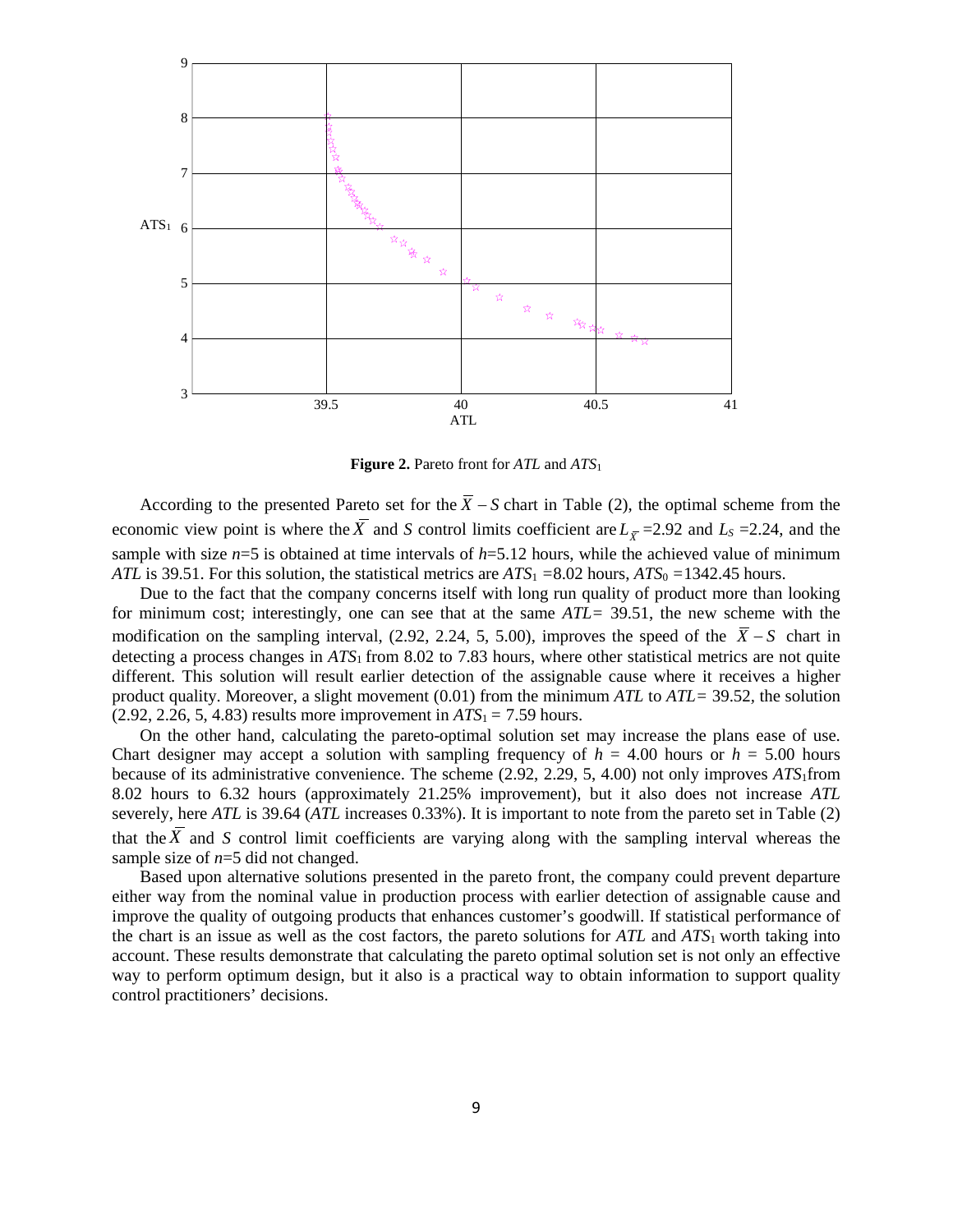## **6- Sensitivity analysis and comparisons**

 This Section first analyzes the sensitivity of the chart performance and Pareto solutions to variations in process shift parameters. Then, comparisons with economic statistical design of EWMA chart reported in [\(Serel and Moskowitz, 2008\)](#page-15-2) are performed. To further investigate the effects of different process shifts, the process mean shifts of the sizes  $\delta \in \{0.5, 1.0, 1.5, 2.5\}$  and standard deviation shifts of the sizes  $\rho \in$ {1.0, 1.5, 2.0} are considered. Table (3) sums up the optimal chart parameters at loss function coefficient  $K = 0.1$  with corresponding minimum *ATL* and *ATS*<sub>1</sub>of bi-objective design of  $\overline{X}$  – *S* chart.

Table (3) presents three successive solutions in pareto front to show instances from the pareto solutions of 12run experiment. As it is obvious from Table (3), larger shifts in process mean and variance may be detected earlier through the  $\overline{X}$  − S control chart with higher *ATL*. In addition, the pareto front in Table (3) presents solutions with improvement in *ATS*<sup>1</sup> and a small additional impact in *ATL*.

As it is visible from Table (3), change in the sizes of shift in process mean and variance has significant effects on *ATS*1 in opposite way, where it is proportional to the *ATL* as it increases slightly at steady state with increasing shift sizes. In most cases, improvement in *ATS*<sup>1</sup> will incur small increase in *ATL* when the process faces smaller shifts that are harder to reach for the larger shift sizes. One of the main reasons of this change is increase in cost per hour due to nonconformities  $(C_1)$ ; this term comes up from the Taguchi loss function  $(C_1=J_1p)$  explicitly forces larger cost penalty to *ATL* with increasing in the sizes of shift in the process. It is notable that the control limit coefficients and the sampling interval are varying in the Pareto sets whereas the sample size is not changing in most cases.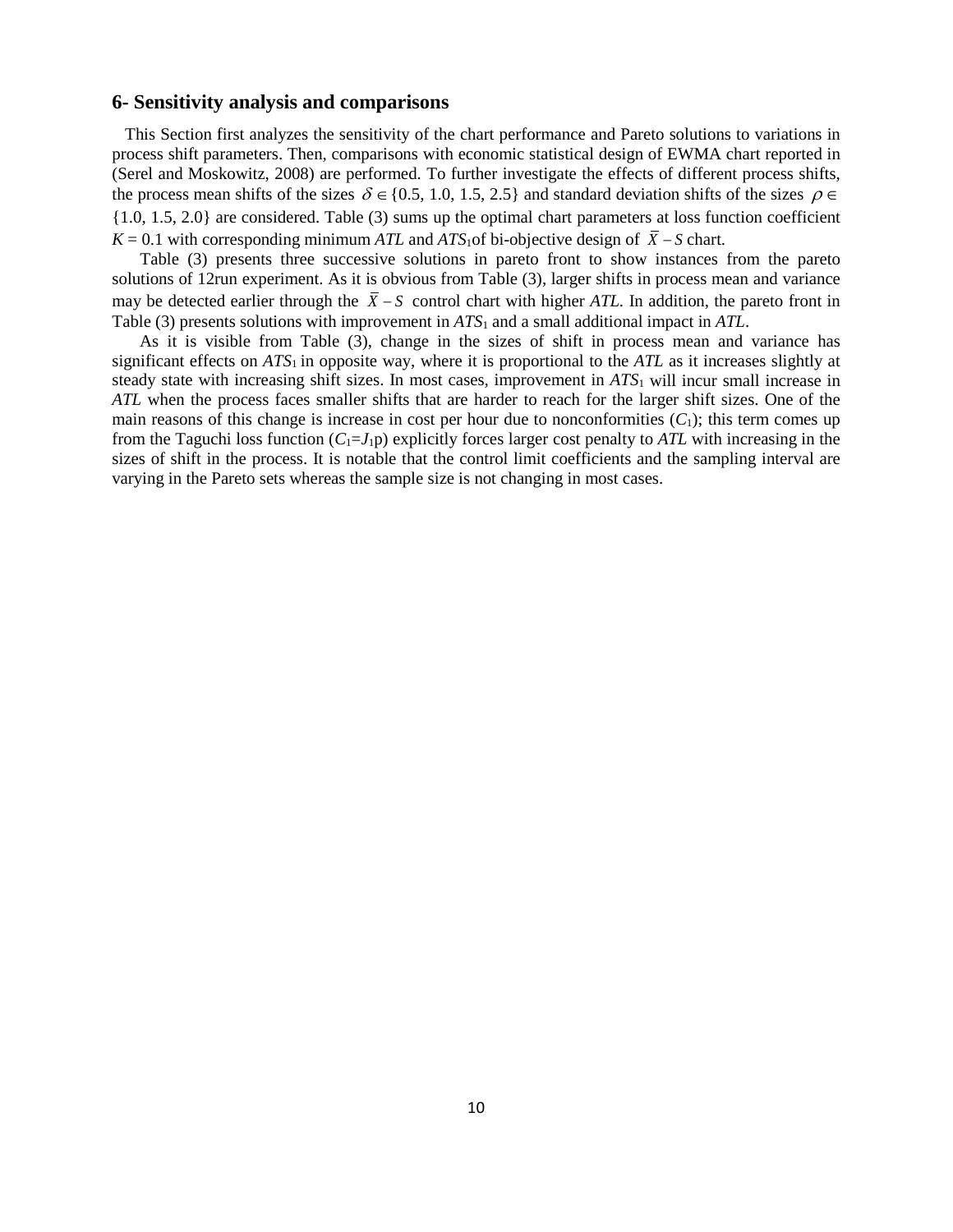| <b>Table 3.</b> Sensitivity analysis of $\bar{x}$ – s control chart |  |  |  |
|---------------------------------------------------------------------|--|--|--|
|---------------------------------------------------------------------|--|--|--|

|                |          |                  |       | Bi-objective economic-statistical design of $\overline{X}$ – <i>S</i> chart | Joint EWMA              |                  |                             |                  |                  |               |                |       |           |                  |       |       |
|----------------|----------|------------------|-------|-----------------------------------------------------------------------------|-------------------------|------------------|-----------------------------|------------------|------------------|---------------|----------------|-------|-----------|------------------|-------|-------|
|                |          |                  |       |                                                                             |                         |                  | subject to $ATS_0 \geq 500$ |                  |                  |               |                |       |           |                  |       |       |
| No.            | $\delta$ | $\rho$           | $L_X$ | $\mathcal{L}_\mathcal{S}$                                                   | $\boldsymbol{n}$        | $\boldsymbol{h}$ | ATL                         | ATS <sub>1</sub> | ATS <sub>0</sub> | $\varTheta_m$ | $\theta_{\nu}$ | $L_m$ | $L_{\nu}$ | $\boldsymbol{n}$ | h     | ATL   |
| $\mathbf{1}$   | 0.5      | 1.0              | 2.88  | 3.14                                                                        | 15                      | 20.00            | 24.97                       | 115.49           | 5000.18          | 0.35          | 0.35           | 3.25  | 2.15      | 6                | 12.20 | 24.89 |
|                |          |                  | 2.88  | 3.01                                                                        | 16                      | 19.93            | 24.98                       | 105.10           | 4999.19          |               |                |       |           |                  |       |       |
|                |          |                  | 2.88  | 3.14                                                                        | 16                      | 19.88            | 24.98                       | 104.66           | 4970.22          |               |                |       |           |                  |       |       |
| $\overline{2}$ |          | 1.5              | 3.23  | 1.58                                                                        | 13                      | 9.08             | 32.75                       | 19.90            | 2420.77          | 0.63          | 0.59           | 3.35  | 2.10      | 9                | 6.80  | 32.63 |
|                |          |                  | 3.23  | 1.58                                                                        | 13                      | 9.01             | 32.75                       | 19.74            | 2384.67          |               |                |       |           |                  |       |       |
|                |          |                  | 3.23  | 1.58                                                                        | 13                      | 8.97             | 32.75                       | 19.64            | 2351.44          |               |                |       |           |                  |       |       |
| 3              |          | 2.0              | 3.28  | 1.90                                                                        | 6                       | 5.11             | 39.18                       | 9.03             | 1642.41          | 0.50          | 0.72           | 3.35  | 2.10      | $\,8\,$          | 6.49  | 39.47 |
|                |          |                  | 3.28  | 1.90                                                                        | 6                       | 5.00             | 39.19                       | 8.84             | 1348.22          |               |                |       |           |                  |       |       |
|                |          |                  | 3.31  | 1.89                                                                        | 6                       | 4.93             | 39.19                       | 8.71             | 1270.62          |               |                |       |           |                  |       |       |
| $\overline{4}$ | 1.0      | 1.0              | 2.88  | 3.49                                                                        | 13                      | 16.14            | 28.67                       | 21.06            | 4035.51          | 0.34          | 0.20           | 2.90  | 2.00      | $\overline{4}$   | 5.45  | 29.12 |
|                |          |                  | 2.89  | 3.35                                                                        | 13                      | 15.55            | 28.68                       | 20.34            | 3975.45          |               |                |       |           |                  |       |       |
|                |          |                  | 2.88  | 3.86                                                                        | 13                      | 14.99            | 28.68                       | 19.56            | 3765.19          |               |                |       |           |                  |       |       |
| 5              |          | 1.5              | 2.98  | 1.85                                                                        | 8                       | 6.71             | 35.21                       | 12.37            | 1696.27          | 0.50          | 0.20           | 3.00  | 1.90      | 5                | 4.20  | 35.37 |
|                |          |                  | 2.98  | 1.85                                                                        | $\,$ 8 $\,$             | 6.58             | 35.21                       | 12.13            | 1682.25          |               |                |       |           |                  |       |       |
|                |          |                  | 2.98  | 1.85                                                                        | 8                       | 6.53             | 35.21                       | 12.04            | 1739.48          |               |                |       |           |                  |       |       |
| 6              |          | 2.0              | 3.15  | 2.04                                                                        | $\overline{5}$          | 4.51             | 41.98                       | 7.67             | 1337.49          | 0.49          | 0.68           | 3.38  | 2.14      | $\overline{7}$   | 5.45  | 42.46 |
|                |          |                  | 3.21  | 2.02                                                                        | 5                       | 4.35             | 41.98                       | 7.43             | 1451.77          |               |                |       |           |                  |       |       |
|                |          |                  | 3.21  | 2.02                                                                        | 5                       | 4.31             | 41.99                       | 7.37             | 1454.19          |               |                |       |           |                  |       |       |
| $\tau$         | 1.5      | $\overline{1.0}$ | 2.88  | 4.00                                                                        | $\overline{6}$          | 7.95             | 33.67                       | 10.10            | 1992.21          | 0.50          | 0.15           | 3.00  | 1.90      | $\overline{4}$   | 4.45  | 34.10 |
|                |          |                  | 2.90  | 3.95                                                                        | 6                       | 7.86             | 33.68                       | 10.07            | 2106.28          |               |                |       |           |                  |       |       |
|                |          |                  | 2.91  | 3.97                                                                        | 6                       | 7.67             | 33.69                       | 9.88             | 2147.25          |               |                |       |           |                  |       |       |
| 8              |          | 1.5              | 2.92  | 2.24                                                                        | 5                       | 5.12             | 39.51                       | 8.02             | 1342.45          | 0.60          | 0.15           | 3.00  | 1.90      | $\overline{4}$   | 3.95  | 39.63 |
|                |          |                  | 2.92  | 2.24                                                                        | 5                       | 5.00             | 39.51                       | 7.83             | 1296.65          |               |                |       |           |                  |       |       |
|                |          |                  | 2.92  | 2.24                                                                        | 5                       | 4.94             | 39.51                       | 7.73             | 1280.43          |               |                |       |           |                  |       |       |
| 9              |          | $2.0\,$          | 3.04  | 2.25                                                                        | $\overline{4}$          | 3.92             | 46.48                       | 6.15             | 1048.88          | 0.55          | 0.35           | 3.00  | 1.90      | $\overline{4}$   | 3.20  | 46.94 |
|                |          |                  | 3.12  | 2.26                                                                        | 4                       | 3.69             | 46.50                       | 5.90             | 1376.21          |               |                |       |           |                  |       |       |
|                |          |                  | 3.12  | 2.26                                                                        | 4                       | 3.56             | 46.51                       | 5.72             | 1341.12          |               |                |       |           |                  |       |       |
| 10             | 2.0      | 1.0              | 2.90  | 4.00                                                                        | $\overline{\mathbf{4}}$ | 5.67             | 40.21                       | 6.57             | 1524.67          | 0.62          | 0.20           | 2.90  | 2.00      | 3                | 3.95  | 40.46 |
|                |          |                  | 2.95  | 3.98                                                                        | $\overline{4}$          | 5.59             | 40.22                       | 6.56             | 1771.86          |               |                |       |           |                  |       |       |
|                |          |                  | 3.00  | 2.85                                                                        | $\overline{4}$          | 5.18             | 40.23                       | 6.15             | 1909.48          |               |                |       |           |                  |       |       |
| 11             |          | 1.5              | 2.92  | 2.58                                                                        | $\overline{4}$          | 4.48             | 45.71                       | 5.81             | 1204.02          | 0.67          | 0.20           | 2.90  | 2.00      | 3                | 3.70  | 45.75 |
|                |          |                  | 2.96  | 2.58                                                                        | 4                       | 4.23             | 45.71                       | 5.54             | 1305.64          |               |                |       |           |                  |       |       |
|                |          |                  | 2.96  | 2.59                                                                        | 4                       | 4.23             | 45.71                       | 5.54             | 1305.36          |               |                |       |           |                  |       |       |
| 12             |          | 2.0              | 3.01  | 2.63                                                                        | 3                       | 3.25             | 52.71                       | 4.91             | 859.23           | 0.76          | 0.20           | 2.90  | 2.00      | 3                | 3.20  | 52.98 |
|                |          |                  | 3.05  | 2.69                                                                        | 3                       | 3.15             | 52.72                       | 4.83             | 996.39           |               |                |       |           |                  |       |       |
|                |          |                  | 3.10  | 2.68                                                                        | 3                       | 2.99             | 52.73                       | 4.64             | 1016.49          |               |                |       |           |                  |       |       |

 Figures (3) illustrate the pareto front for the 12 runs of the process parameter values. This figure plots the trends of *ATL* against *ATS*1 in the Pareto sets. Sections in Figure (3) are divided by process mean shift of the sizes  $\delta \in \{0.5, 1.0, 1.5, 2.5\}$ ; i.e., section (a) presents the Pareto solutions for cases with small shift in process mean  $(\delta = 0.5)$ . Also, three curves in each section of Figure (3) are representing the pareto front for  $\overline{X}$  – S control chart at fixed process mean shifts ( $\delta$ ) and standard deviation shifts of the sizes  $\rho \in$  $\{1.0, 1.5, 2.0\}$  respectively. In each section cases with  $\rho=1.0$  shown in black colored plus signs, where *ρ=*1.5 exposed by blue colored circles and *ρ=*2.0 made known in purple asterisks.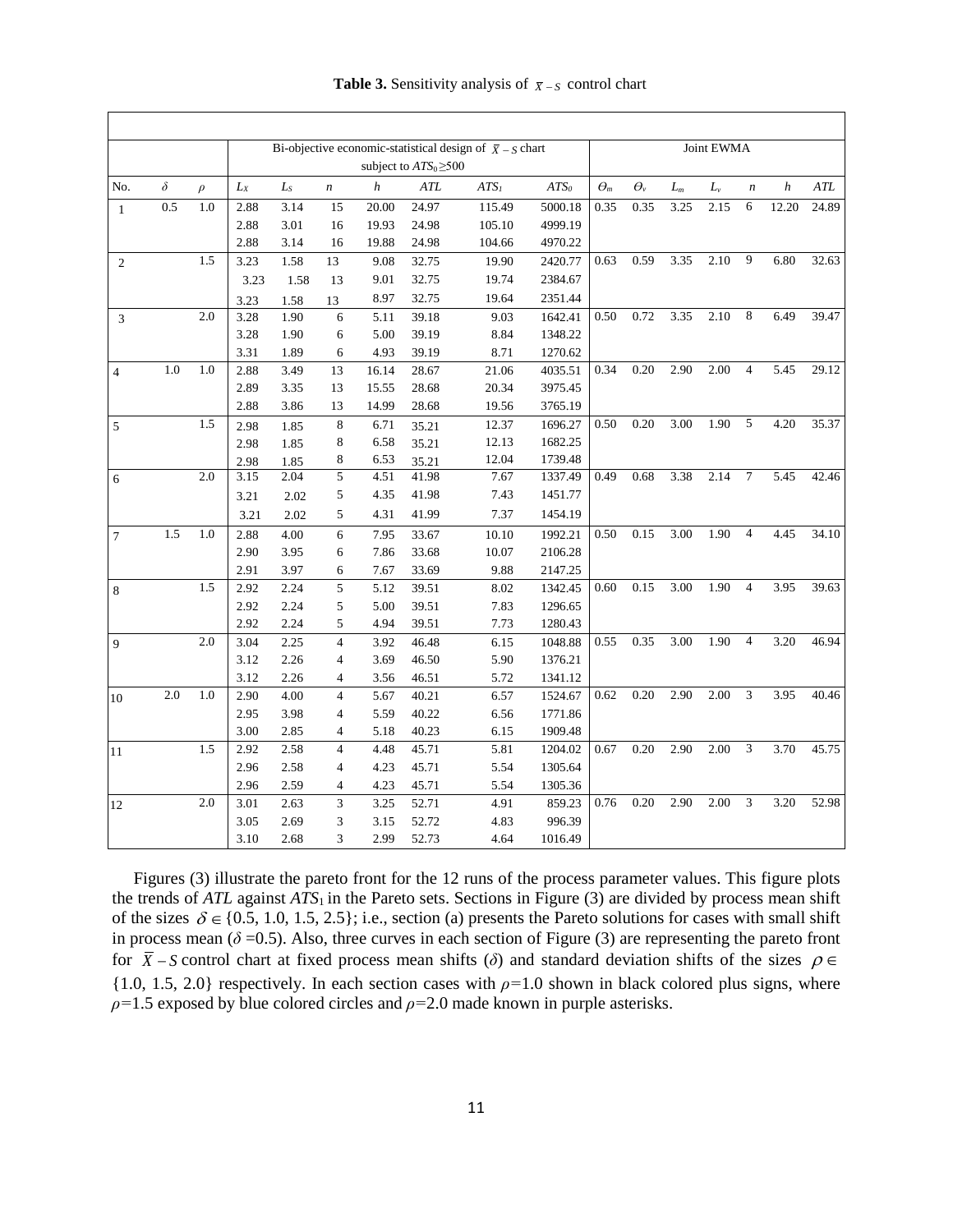

**Figure 3.** Pareto front for Sensitivity Analysis of  $\overline{X}$  - *S* chart

An extensive evaluation is given in Table (4). This Table analyzes the impact of improving  $ATS_1$  in *ATL*. From the pareto set, solutions with improvement close to 10%, 20% and 50% in *ATS*<sup>1</sup> of the chart is reported. For each solution *ATL* and *ATS*<sup>1</sup> and increase in *ATL* is compared with the minimum reported *ATL* respectively. One can improve the chart performance with a slight increase in its *ATL.*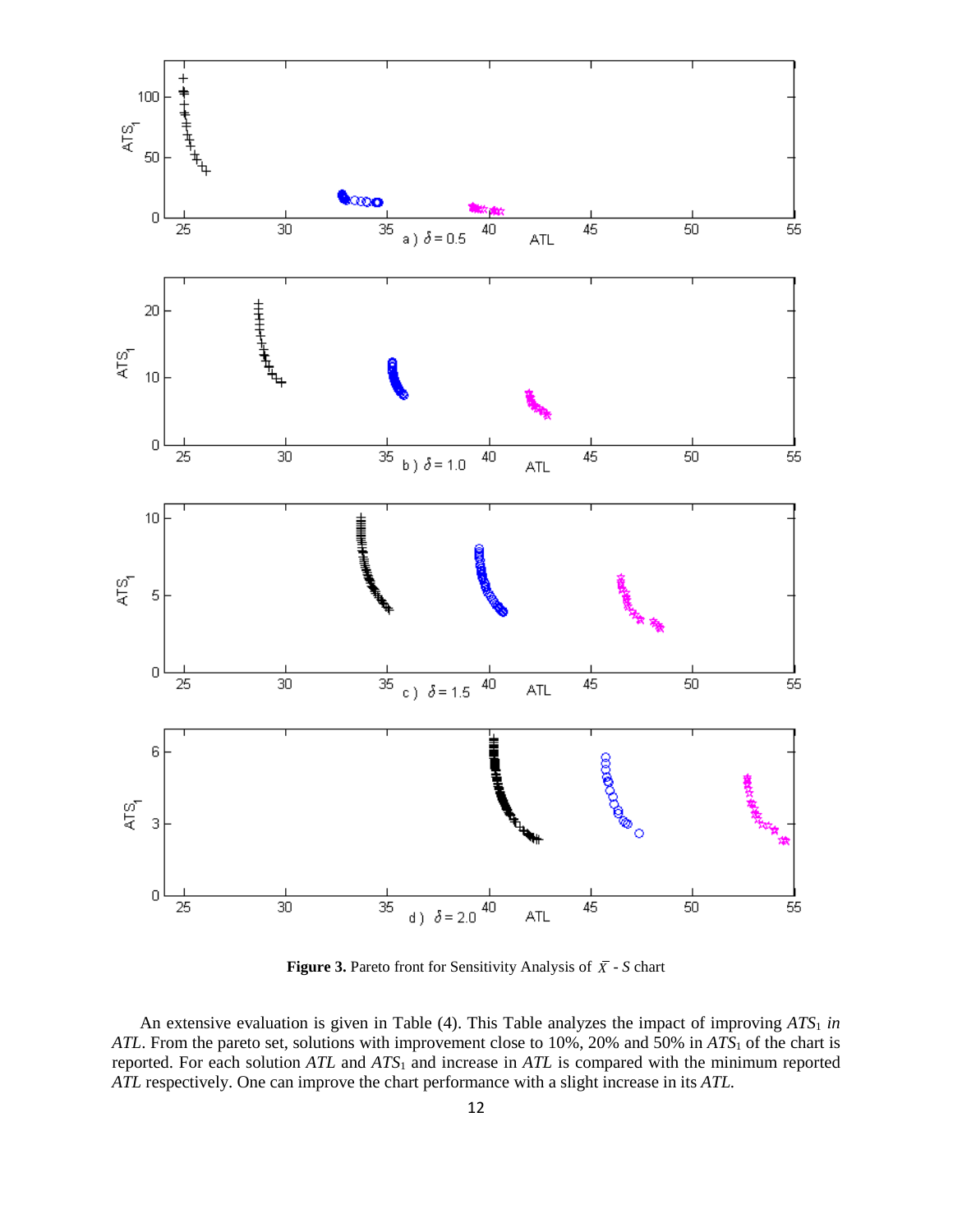As shown in Table (4) and Figure (3), the smaller shifts in the mean and variance are resulted larger improvement in *ATS*1, and the better the efficiency of the Pareto sets. Among the numerical examples in Table (4), in the first case when the process receives smallest shifts in the mean and variance, minimum hourly *ATL* is 24.97 and *ATS*<sup>1</sup> is 115.49 hours. In this case, the solution from the pareto set which receive 10% improvement in *ATS*<sup>1</sup> of the chart ensures that the cost of reducing*ATS*1is less than 0.05% of the minimum hourly *ATL*; here *ATL* changes from 24.97 to 24.98*.* Moreover, 20% earlier detection of the assignable cause yields a plan with simply0.12% more thanminimum hourly *ATL* in this shift levels.Accordingly, the Pareto set improved the performance of the standard  $\overline{X}$  − S chart.

| Parameters     |          | minimum<br>ATLscheme |       | 10% reduction<br>in $ATS_1$ |            | 20% reduction<br>in $ATS_1$ |                   |       | 40% reduction<br>in $ATS_1$ |                   |       | 50% reduction<br>in $ATS_1$ |                   |       |         |                   |
|----------------|----------|----------------------|-------|-----------------------------|------------|-----------------------------|-------------------|-------|-----------------------------|-------------------|-------|-----------------------------|-------------------|-------|---------|-------------------|
| No.            | $\delta$ | $\rho$               | ATL   | $ATS_1$                     | <b>ATL</b> |                             | $ATS_1$ % $ATL^a$ | ATL   | $ATS_1$                     | %ATL <sup>a</sup> | ATL   | $ATS_1$                     | %ATL <sup>a</sup> | ATL   | $ATS_1$ | %ATL <sup>a</sup> |
|                | 0.5      | 1.0                  | 24.97 | 115.49                      |            | 24.98 104.35                | 0.05              | 25.00 | 94.37                       | 0.12              | 25.15 | 69.02                       | 0.73              | 25.30 | 59.74   | 1.33              |
| $\overline{2}$ |          | 1.5                  | 32.75 | 19.90                       | 32.78      | 17.88                       | 0.08              | 32.86 | 15.87                       | 0.33              | 34.58 | 12.22                       | 5.57              |       |         |                   |
| 3              |          | 2.0                  | 39.18 | 9.03                        | 39.22      | 8.11                        | 0.09              | 39.31 | 7.24                        | 0.32              | 39.87 | 5.38                        | 1.76              | 40.60 | 4.79    | 3.61              |
| $\overline{4}$ | 1.0      | 1.0                  | 28.67 | 21.06                       | 28.70      | 18.69                       | 0.11              | 28.75 | 16.26                       | 0.28              | 29.01 | 12.53                       | 1.19              | 29.34 | 10.55   | 2.32              |
| 5              |          | 1.5                  | 35.21 | 12.37                       | 35.24      | 11.08                       | 0.07              | 35.32 | 9.85                        | 0.30              | 35.78 | 7.39                        | 1.60              |       |         |                   |
| 6              |          | 2.0                  | 41.98 | 7.67                        | 42.01      | 6.91                        | 0.08              | 42.12 | 6.10                        | 0.36              | 42.70 | 4.56                        | 1.73              |       |         |                   |
| 7              | 1.5      | 1.0                  | 33.67 | 10.10                       | 33.69      | 9.17                        | 0.05              | 33.77 | 8.00                        | 0.29              | 34.21 | 6.07                        | 1.60              | 34.52 | 4.96    | 2.53              |
| 8              |          | 1.5                  | 39.51 | 8.02                        | 39.54      | 7.27                        | 0.08              | 39.63 | 6.42                        | 0.30              | 40.14 | 4.74                        | 1.61              | 40.64 | 4.00    | 2.88              |
| 9              |          | 2.0                  | 46.48 | 6.15                        | 46.53      | 5.40                        | 0.11              | 46.62 | 4.90                        | 0.30              | 47.19 | 3.69                        | 1.53              | 48.03 | 3.11    | 3.34              |
| 10             | 2.0      | 1.0                  | 40.21 | 6.57                        | 40.24      | 5.90                        | 0.07              | 40.34 | 5.26                        | 0.33              | 40.71 | 3.89                        | 1.23              | 41.25 | 3.12    | 2.58              |
| 11             |          | 1.5                  | 45.71 | 5.81                        | 45.73      | 5.29                        | 0.04              | 45.85 | 4.73                        | 0.32              | 46.34 | 3.44                        | 1.38              | 46.78 | 2.98    | 2.35              |
| 12             |          | 2.0                  | 52.71 | 4.91                        | 52.76      | 4.46                        | 0.09              | 52.86 | 3.88                        | 0.29              | 53.45 | 2.95                        | 1.40              | 54.42 | 2.31    | 3.25              |

**Table 4.** Alternative solutions from Pareto sets with percent (%) improvement in *ATS*<sup>1</sup>

Note from Table (4) that increase in the *ATL* is less than 0.11 % when one desire 10% improvement in *ATS*<sub>1</sub> of the  $\overline{X}$  – *S* chart. Furthermore, in the worst case the *ATL* increases almost 0.36% whereas*ATS*<sub>1</sub> improves 20%. On average, 50*%* improvements in time to release out-of-control signal can be obtained in less than 3.61% penalty cost. These findings mean that the bi-objective design of  $\overline{X}$  – S chart is efficient.

Table (4) and Figure (3) verify the capability of the proposed approach in presenting pareto solutions that improve the time to signal out of control state where it has a slight impact in process monitoring costs. Besides, constraint  $ATS_0 \geq ATS_1$  ensured reasonable average time to signal of in-control state for all solutions in the pareto sets.

Furthermore, the pareto optimal solutions of the proposed bi objective economic statistical design of the  $X - S$  control chart are compared with the traditional approach. Table (3) provides the comparison results between the minimum *ATL*<sup>1</sup> within the pareto solutions of the proposed chart and the economicstatistical design of joint EWMA chart design reported by Serel and Moskowitz (2008). In Table (3),*Ө<sup>m</sup>* and  $\theta$ <sup>*v*</sup> are the smoothing constants associated with the EWMA chart for mean and variance,  $L_m$  and  $L_v$  are the control limit parameter of the EWMA chart for mean and variance.

The results in Table (3) show that the proposed model has a better performance than the traditional approach in most cases except small change in both of process mean and variance; in sense of minimum *ATL*.In other words, as opposed to a single-objective optimization problem that tries to find one single optimum solution with the intention of satisfying the imposed statistical constraints; the proposed biobjective optimization model recommends a set of alternative optimum. Accordingly, this bi-objective design of a control chart presents a better approach for practitioners to improve the quality of the process outputs.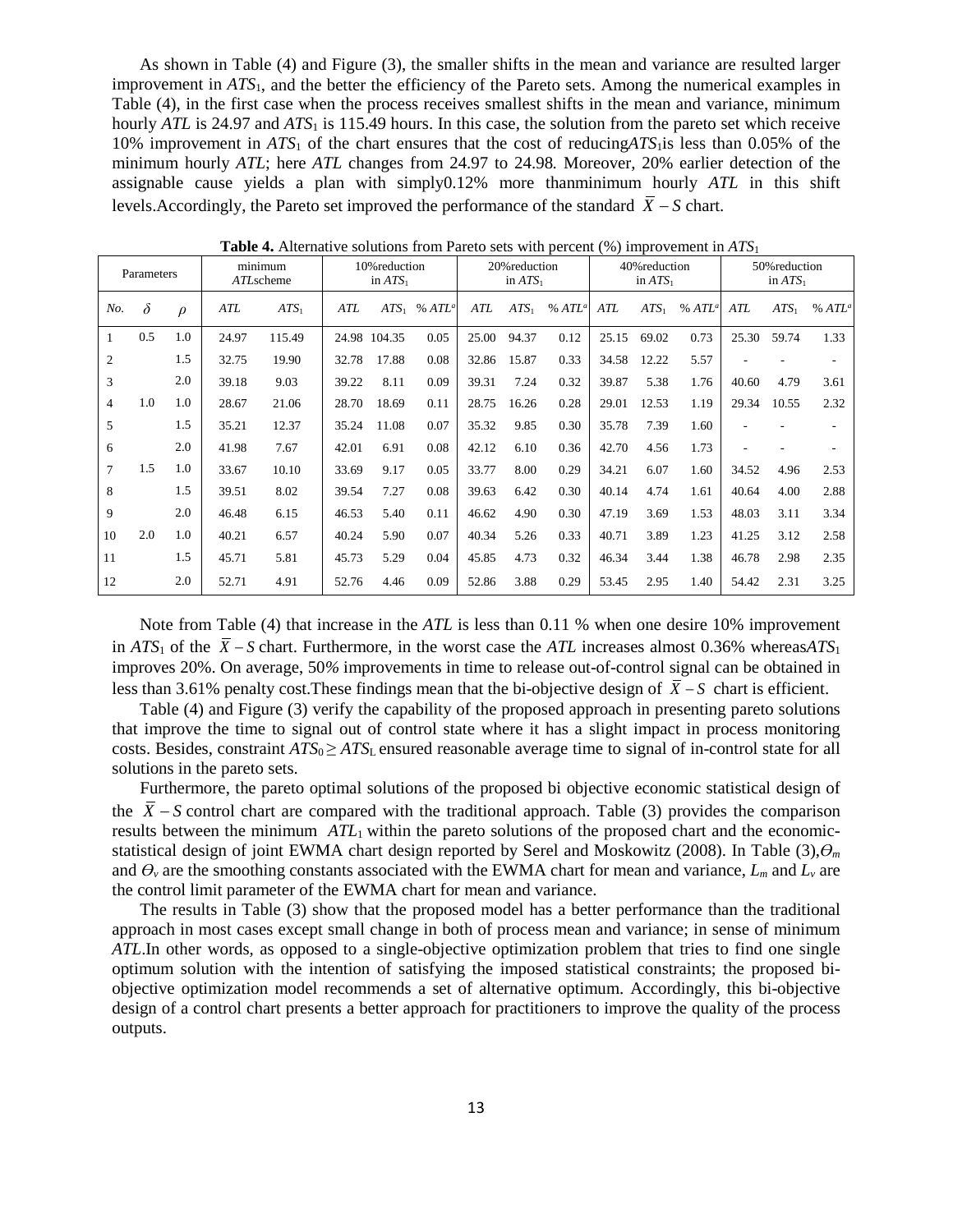# **7- Concluding remarks**

 Statistical properties in the economic statistical design of control charts is equally if not more important than the process monitoring costs. Therefore, this research explored the bi-objective economic-statistical design of  $\overline{X}$  − S control charts for monitoring the process mean and variance. Through the proposed methodology, we determined the pareto optimal solution vector including the trade-off relationships between *ATL* and *ATS*1, which could not be determined by means of single objective approaches. In addition, the relationship between the economic loss and the deviation of the quality characteristic from its target value is brought up in calculations by Taguchi quadratic loss function.

Generally, pareto frontiers illustrate that change in process shift size will affect both *ATL* and *ATS*1. Moreover, when the shift in process variance is in its highest amount finding a solution with higher improvement in *ATS*<sup>1</sup> will be more costly comparing to other variance shift scenarios. Both the optimal sample size and sampling interval decrease along with increase in size of shifts in mean and/or variance.

Analysis of the pareto frontiers proved that the proposed bi objective design of control chart reveals better solutions that substantially improve the performance of control chart power for faster detection of shifts in the process. Consequently, better quality may be achieved and the probability of the production in the out of control state will be decreased. Other results indicate the flexibility of bi-objective design of the  $\overline{X}$  – S control chart. The resulting Pareto-optimal solution set provide information to help practitioners in selecting the most powerful plans in order to have the maximum protection over the shifts in process mean and/or variance.

In a practical sense, pareto solutions simply present alternative solutions that can overcome the barrier of awkward time intervals between samples that criticized in traditional economic design of control charts. The results reveal that the proposed methodology is worthy of recommendation and it is better for the process engineer to monitor the process by considering the Pareto solutions instead of designing the control chart by only one scheme.

Moreover, it is assumed that quality cycle follows a renewal reward process and the in control time for the process is exponentially distributed with mean  $1/\lambda = 100$  hours, it is important to note that  $ATS_0$ greater than 500 hours is good enough and it is not essential to penalize the model by considering the *ATS*0 as a new objective. Although, studding this with other data sets will promise another research. Furthermore, researchers and academics may consider bi-objective design of adaptive control charts as the other potentially useful areas for future research.

#### **References**

<span id="page-13-3"></span>Amiri, A., Bashiri, M., Maleki, M. R. & Moghaddam, A. S. 2014. Multi-objective Markov-based economic-statistical design of EWMA control chart using NSGA-II and MOGA algorithms. *International Journal of Multicriteria Decision Making,* 4**,** 332-347.

<span id="page-13-2"></span>Amiri, A., Mogouie, H. & Doroudyan, M. H. 2013. Multi-objective economic-statistical design of MEWMA control chart. *International Journal of Productivity and Quality Management,* 11**,** 131-149.

<span id="page-13-1"></span>Asadzadeh, S. & Khoshalhan, F. 2008. Multiple-objective design of an  $\bar{X}$  control chart with multiple assignable causes. *International journal of advanced manufacturing technology,* 43**,** 312-322.

<span id="page-13-4"></span>Augusto, O. B., Rabeau, S., DE´Pince´, P. & Bennis, F. 2006. Multi-objective genetic algorithms: A way to improve the convergence rate. *Engineering Applications of Artificial Intelligence* 19**,** 501-510.

<span id="page-13-0"></span>Bakir, M. A. & Altunkaynak 2004. The optimization with the genetic algorithm approach of the multiobjective, joint economical design of the x̄ and R control charts. *Journal of Applied Statistics,* 31**,** 753- 772.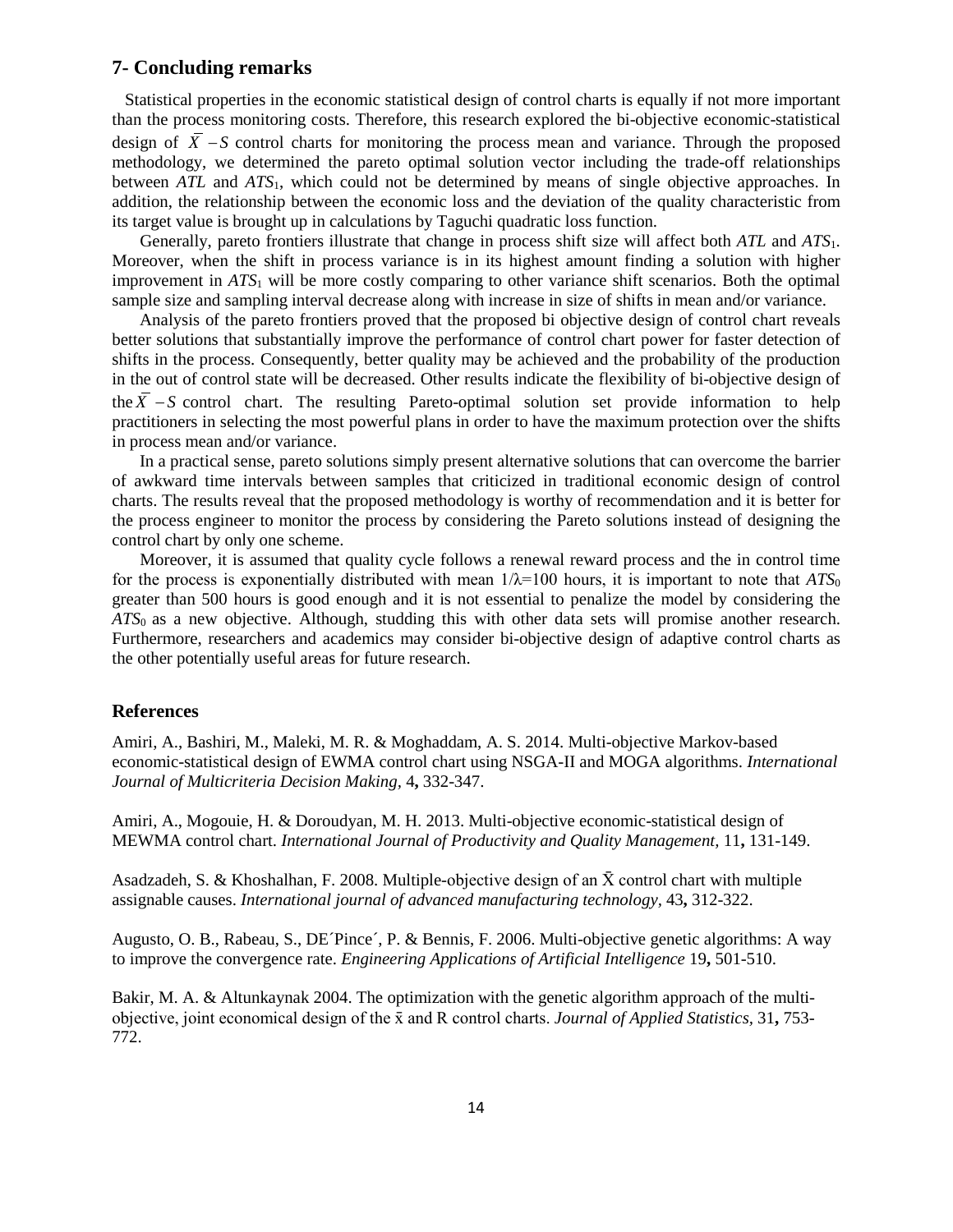<span id="page-14-3"></span>Ben-Daya, M. & Duffuaa, S. O. 2003. Integration of Taguchi's loss function approach in the economic design of x¯chart. *International Journal of Quality & Reliability Management,* 20 607-619.

<span id="page-14-15"></span>Carlyle, W. M., Fowler, J. W. & Gel, E. S., Kim, B. 2003. Quantitative comparison of approximate solution sets for bi-criteria optimization problems. *Decision Sciences,* 34**,** 63-82.

<span id="page-14-7"></span>Celano, G. & Fichera, S. 1999. Multiobjective economic design of an X̄ control chart. *Computers & industrial engineering,* 37**,** 129-132.

<span id="page-14-5"></span>Chen, F. L. & Yeh, C. H. 2009. Economic statistical design of non-uniform sampling scheme X bar control charts under non-normality and Gamma shock using genetic algorithm. *Expert Systems with Applications,* 36**,** 9488-9497.

<span id="page-14-6"></span>Chen, Y. K. & Liao, H. C. 2004. Multi-criteria design of an X control chart. *Computers & Industrial Engineering* 46**,** 877-891.

<span id="page-14-2"></span>Chou, C.-Y., Chen, C.-H. & Liu, H.-R. 2000. Economic-statistical design of  $\bar{X}$  charts for non-normal data by considering quality loss. *Journal of Applied Statistics,* 27**,** 939 - 951.

<span id="page-14-14"></span>Deb, K. 2001. *Multi-objective Optimization Using Evolutionary Algorithms,* Chichester, UK, John Wiely.

<span id="page-14-13"></span>Ehrgott, M. & Gandibleaux, X. 2003. *Multiple criteria optimization: state of the art annotated bibliographic surveys*, Kluwer Academic Publishers.

<span id="page-14-12"></span>Faraz, A., Heuchenne, C. & Saniga, E. 2011. Optimal T2 Control Chart with a Double Sampling Scheme – An Alternative to the MEWMA Chart. *Quality and Reliability Engineering International*.

<span id="page-14-8"></span>Faraz, A., Heuchenne, C., Saniga, E. & Costa, A. F. B. 2014. Double-objective economic statistical design of the VP T2 control chart: Wald's identity approach. *Journal of Statistical Computation and Simulation,* 84**,** 2123-2137.

<span id="page-14-9"></span>Faraz, A. & Saniga, E. 2013. Multiobjective Genetic Algorithm Approach to the Economic Statistical Design of Control Charts with an Application to X¯bar and S2 Charts. *Quality and Reliability Engineering International,* 29**,** 407-415.

<span id="page-14-0"></span>Khattree, R. & Rao, C. R. 2003. *Statistics in Industry*, Elsevier Publishing Company.

<span id="page-14-11"></span>Lorenzen, T. J. & Vance, L. C. 1986. The Economic Design of Control Charts: A Unified Approach. *Technometrics,* 28**,** 3-10.

<span id="page-14-4"></span>Mcwilliams, T. P., Saniga, E. M. & Davis, D. J. 2001. Economic-statistical design of  $\bar{X}$  and R or  $\bar{X}$  and S charts. *Journal of Quality Technology,* 33**,** 234-241.

<span id="page-14-10"></span>Morabi, Z. S., Owlia, M. S., Bashiri, M. & Doroudyan, M. H. 2015. Multi-objective design of control charts with fuzzy process parameters using the hybrid epsilon constraint PSO. *Applied Soft Computing,* 30**,** 390-399.

<span id="page-14-1"></span>Moskowitz, H., Plante, R. & Chun, Y. H. 1994. Effect of quality loss functions on the economic design of x process control charts. *European journal of operational research,* 72**,** 333-349.